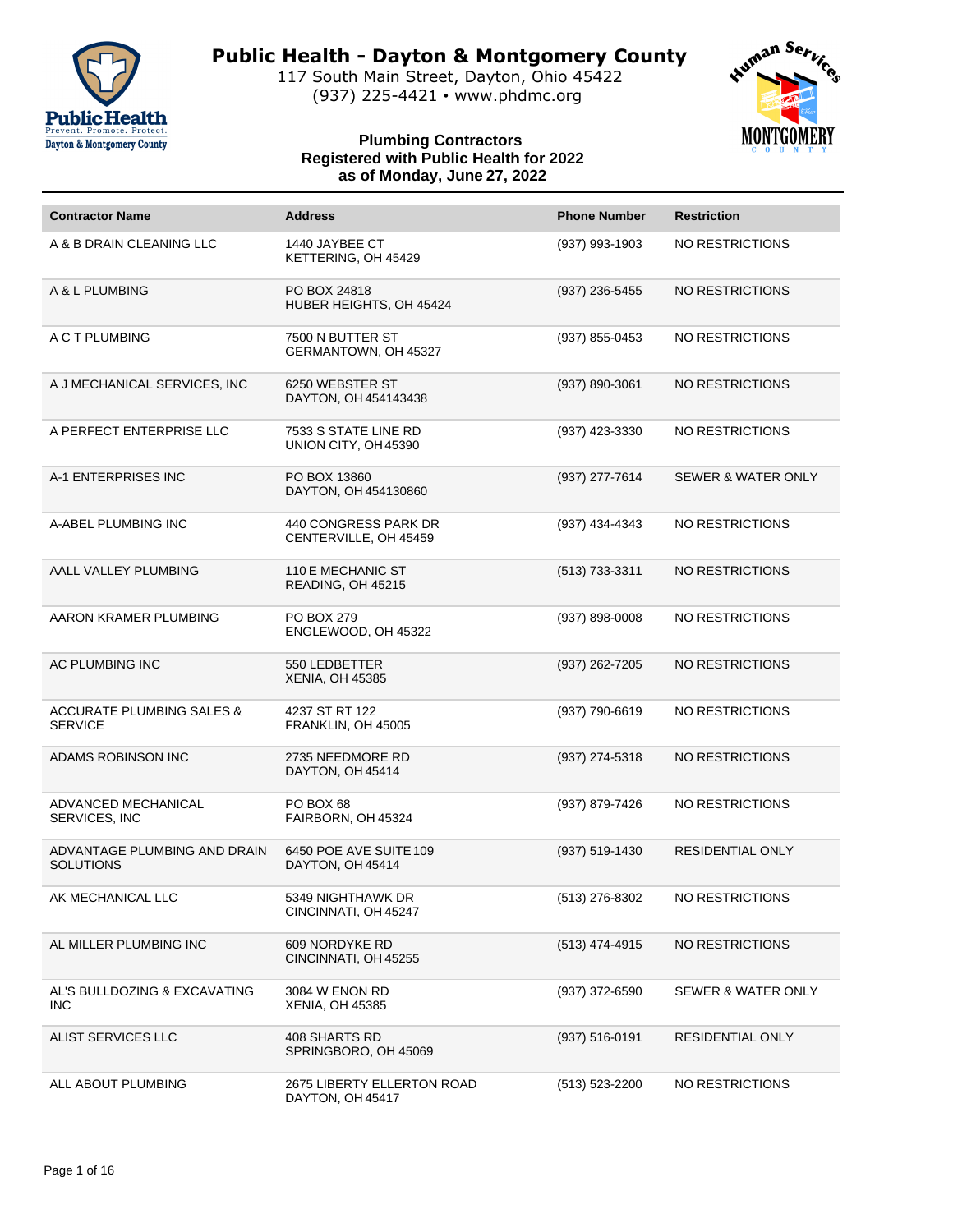

117 South Main Street, Dayton, Ohio 45422 (937) 225-4421 • www.phdmc.org



| <b>Contractor Name</b>                                  | <b>Address</b>                                        | <b>Phone Number</b> | <b>Restriction</b>            |
|---------------------------------------------------------|-------------------------------------------------------|---------------------|-------------------------------|
| ALL AMERICAN PLUMBING LLC                               | 1428 E SOCIAL ROW RD<br>CENTERVILLE, OH 45458         | (937) 272-5294      | RESIDENTIAL ONLY              |
| ALL DRAIN OHIO LLC                                      | 2031 VALLEY PIKE<br>DAYTON, OH 45404                  | (937) 236-7686      | NO RESTRICTIONS               |
| ALPHA OMEGA PLUMBING                                    | <b>12 DARBYSHIRE</b><br>JEFFERSONVILLE, OH 45321      | (937) 427-9577      | NO RESTRICTIONS               |
| AMERICAN EAGLE<br>dba MR. ROOTER                        | 9772 PRINCETON GLENDALE ROAD<br>CINCINNATI, OH 45246  | (513) 939-1200      | NO RESTRICTIONS               |
| AMERICAN PLUMBING GROUP                                 | 4216 FOREST AVE<br>CINCINNATI, OH 45212               | (513) 494-6057      | NO RESTRICTIONS               |
| APEX MECHANICAL SYSTEMS, INC                            | 453 E WENGER RD<br>#1<br>ENGLEWOOD, OH 45322          | (937) 836-8200      | NO RESTRICTIONS               |
| APEX PLUMBING SOLUTIONS INC                             | 3025 STANFORD RD<br>DANVILLE, KY 40422                | (859) 692-4599      | <b>NO RESTRICTIONS</b>        |
| APPLE PLUMBING INC                                      | PO BOX 291<br>WAYNESVILLE, OH 45068                   | (513) 897-2753      | NO RESTRICTIONS               |
| APPLIED MECHANICAL SYSTEMS<br><b>INC</b>                | 5598 WOLFCREEK PK<br>PO BOX 26220<br>DAYTON, OH 45426 | (937) 854-3073      | NO RESTRICTIONS               |
| ARROW MECHANICAL SERVICES                               | 1323 WYOMING ST<br>DAYTON, OH 45410                   | (937) 256-0496      | NO RESTRICTIONS               |
| ATOZ REMODLING LLC                                      | 1919 SUMAN AVE<br>DAYTON, OH 45403                    | (937) 901-5986      | RESIDENTIAL ONLY              |
| <b>B &amp; E PLUMBING</b>                               | 165 SYCAMORE SPRINGS DR<br>SPRINGBORO, OH 45066       | (937) 608-3374      | NO RESTRICTIONS               |
| <b>B &amp; M PLUMBING</b>                               | 429 CALUMET LN<br>DAYTON, OH 45417                    | (937) 268-6152      | NO RESTRICTIONS               |
| <b>B&amp;B MECHANICAL SERVICES INC</b>                  | 2861 SIDNEY AVE<br>CINCINNATI, OH 45241               | $(513)$ 353-3370    | NO RESTRICTIONS               |
| <b>B&amp;T PLUMBING</b>                                 | 1380 DAFLER RD<br>WEST ALEXANDRIA, OH 45381           | (937) 839-7160      | RESIDENTIAL ONLY              |
| <b>BALSBAUGH EXCAVATING INC</b>                         | 5405 PHILLIPSBURG UNION RD<br>ENGLEWOOD, OH 45322     | (937) 673-0500      | <b>SEWER &amp; WATER ONLY</b> |
| BATHROOM ALTERNATIVES INC<br>dba BATH FITTER            | 85 WESTPARK RD<br>DAYTON, OH 45459                    | (937) 434-1984      | NO RESTRICTIONS               |
| <b>BAYLESS PLUMBING SEWER &amp;</b><br><b>DRAIN LLC</b> | 3019 MESMER AVE<br>DAYTON, OH 45410                   | (937) 903-4745      | RESIDENTIAL ONLY              |
| <b>BEAR PLUMBING</b>                                    | 792 SPACE DR<br>BEAVERCREEK, OH 45434                 | $(937)$ 426-6901    | NO RESTRICTIONS               |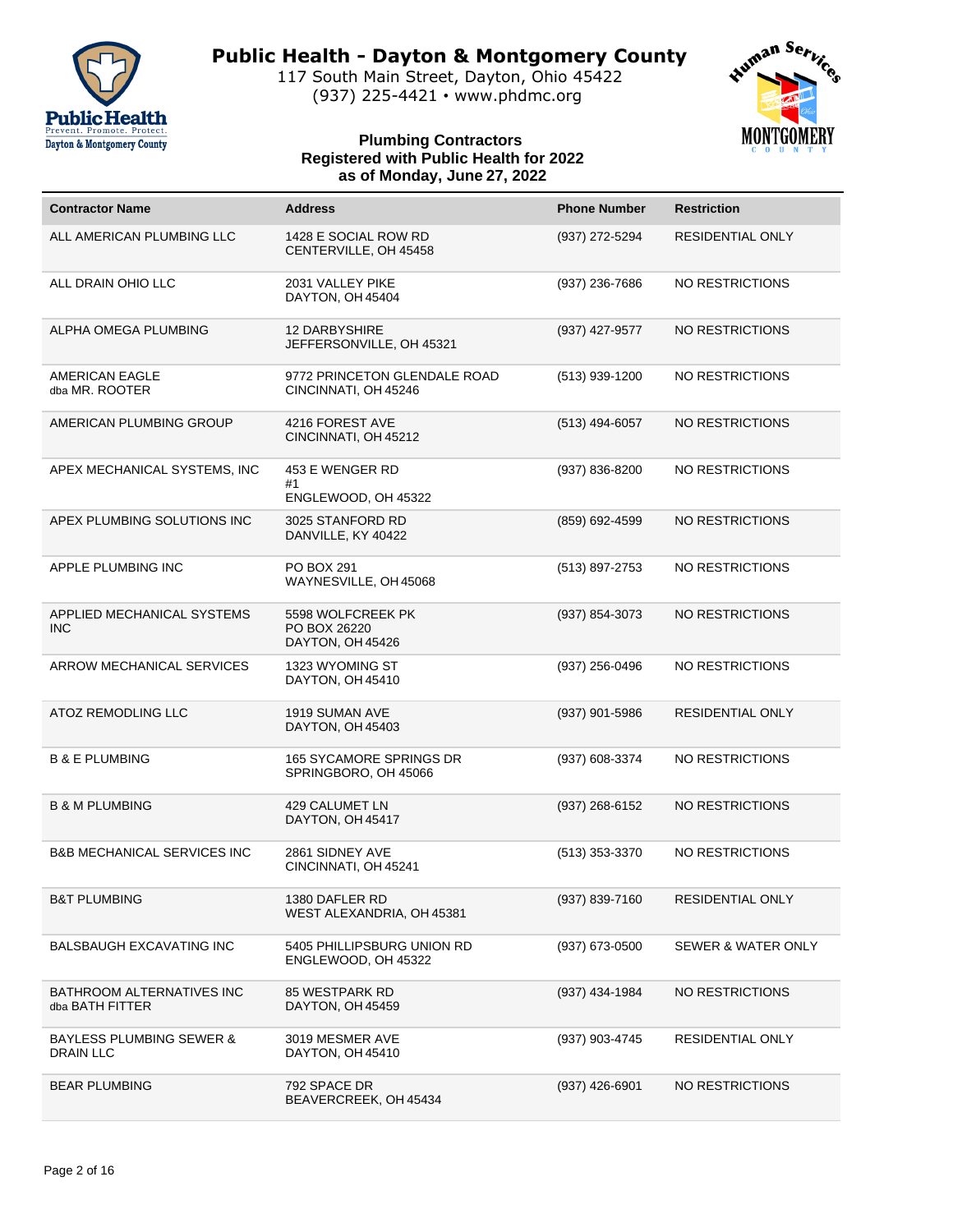

117 South Main Street, Dayton, Ohio 45422 (937) 225-4421 • www.phdmc.org



| <b>Contractor Name</b>                                    | <b>Address</b>                                         | <b>Phone Number</b> | <b>Restriction</b>            |
|-----------------------------------------------------------|--------------------------------------------------------|---------------------|-------------------------------|
| BEECO PLUMBING INC                                        | 275 HULS DR<br>CLAYTON, OH 45315                       | $(937) 836 - 8019$  | NO RESTRICTIONS               |
| BEERY'S BETTER WATER                                      | 9712 NEW PARIS<br>HILLSBORO, OH 45347                  | (937) 423-9765      | RESIDENTIAL ONLY              |
| BENJAMIN FRANKLIN PLUMBING                                | 865 W LIBERTY ST SUIT 210<br>MEDINA, OH 44256          | (937) 898-8661      | NO RESTRICTIONS               |
| <b>BERGMAN SERVICES</b>                                   | 9942 DAYTON GREENVILLE PK<br>BROOKVILLE, OH 45309      | $(937) 545 - 8586$  | NO RESTRICTIONS               |
| <b>BLANKENSHIP PLUMBING LLC</b>                           | 3625 BURNHAM WOOD DR<br>AMELIA, OH 45102               | (513) 767-5444      | NO RESTRICTIONS               |
| <b>BOSS EXCAVATION</b>                                    | 2800 HARRISON RD<br>COLUMBUS, OH 43204                 | (614) 876-1658      | SEWER & WATER ONLY            |
| BOYLE MECHANICAL SOLUTIONS                                | 6050 MILO RD<br>DAYTON, OH 45414                       | (937) 296-9820      | NO RESTRICTIONS               |
| <b>BRADY PLUMBING AND</b><br><b>CONSTRUCTION INC</b>      | 5142 WINDWARD LOOP<br>LEBANON, OH 45036                | (937) 422-3811      | NO RESTRICTIONS               |
| <b>BRONCO EXCAVATING INC</b>                              | PO BOX 18099<br>FAIRFIELD, OH 45018                    | (513) 829-9880      | NO RESTRICTIONS               |
| BROOKS PIPING & PLUMBING CO<br><b>LLC</b>                 | 20 E MAIN ST<br>TROTWOOD, OH 45426                     | (937) 770-1224      | NO RESTRICTIONS               |
| <b>BROWNING PLUMBING LLC</b>                              | 205 HEMM RD<br>PIQUA, OH 45356                         | (937) 773-2013      | NO RESTRICTIONS               |
| <b>BRUNS CONSTRUCTION</b><br><b>ENTERPRISES INC</b>       | 6781 HELLWARTH RD<br>CELINA, OH 45822                  | (419) 586-9367      | NO RESTRICTIONS               |
| <b>BUCKEYE PLUMBING</b>                                   | 93 FIORD DR<br><b>EATON, OH 45320</b>                  | (937) 451-8220      | NO RESTRICTIONS               |
| <b>BUTLER HEATING &amp; AIR</b><br><b>CONDITIONING CO</b> | 120 SPRINGFIELD ST<br>DAYTON, OH 45403                 | $(937)$ 253-8871    | NO RESTRICTIONS               |
| C BREWER PLUMBING INC                                     | 514 GAMEWELL DR<br>MIAMISBURG, OH 45342                | (937) 859-0611      | NO RESTRICTIONS               |
| C G CONSTRUCTION & UTILITIES<br><b>INC</b>                | 6891 GERMANTOWN PK<br>MIAMISBURG, OH 45342             | $(937) 866 - 7166$  | <b>SEWER &amp; WATER ONLY</b> |
| C S E PLUMBING                                            | 7777 CLIFFVIEW CT<br>CENTERVILLE, OH 45459             | (937) 673-0054      | NO RESTRICTIONS               |
| CHARLES F JERGENS<br>CONSTRUCTION INC                     | 1280 BRANDT PK<br>DAYTON, OH 45404                     | $(937)$ 233-1830    | SEWER & WATER ONLY            |
| CHARLES H HAMILTON CO                                     | 5875 S 48 HIGHWAY<br>PO BOX 99<br>MAINEVILLE, OH 45039 | (513) 683-2442      | SEWER & WATER ONLY            |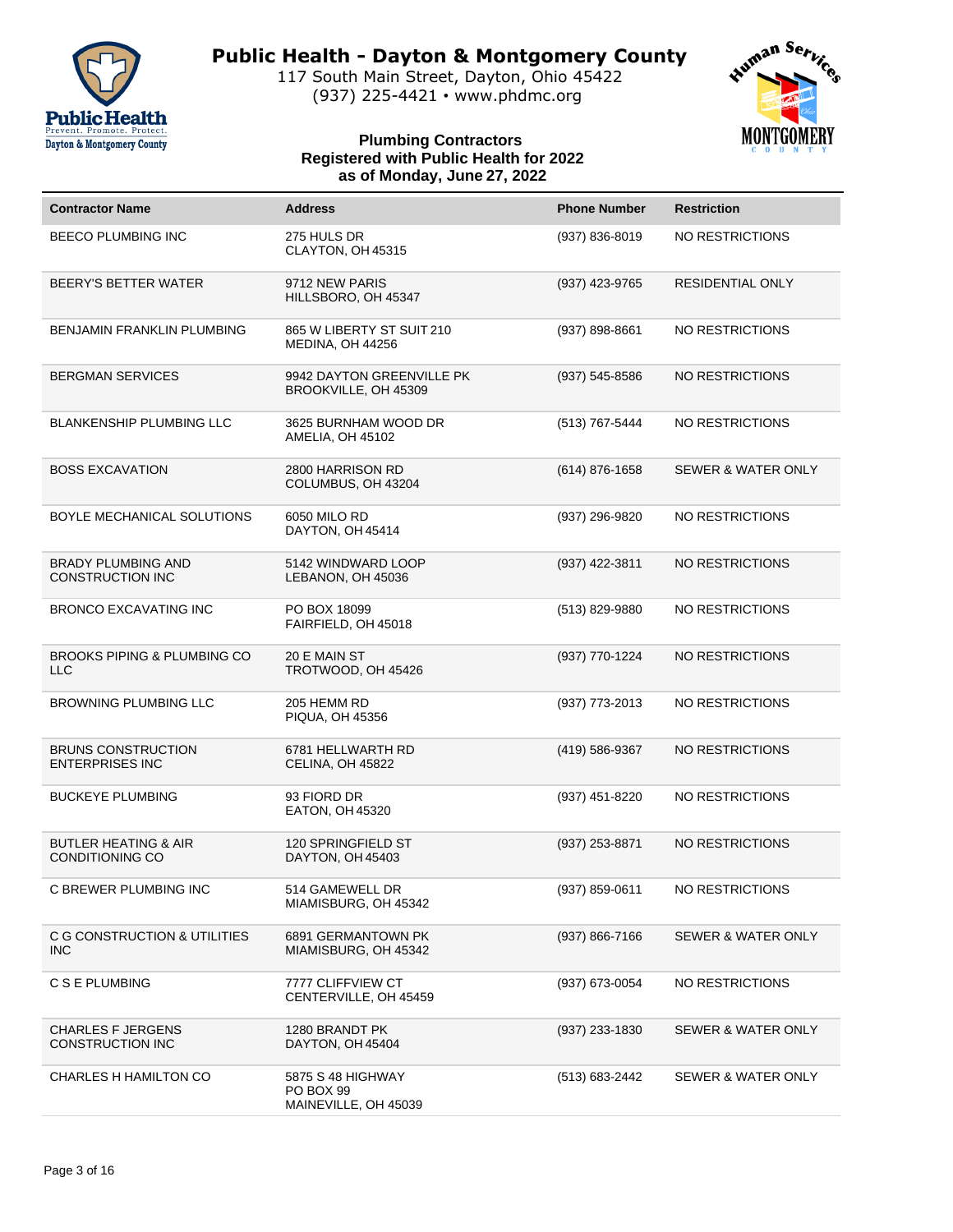

117 South Main Street, Dayton, Ohio 45422 (937) 225-4421 • www.phdmc.org



| <b>Contractor Name</b>                                     | <b>Address</b>                                 | <b>Phone Number</b> | <b>Restriction</b>            |
|------------------------------------------------------------|------------------------------------------------|---------------------|-------------------------------|
| <b>CHRIS ENRIGHT PLUMBING</b>                              | 65 CARDINAL DR<br>WILMINGTON, OH 45177         | (513) 404-2802      | NO RESTRICTIONS               |
| CHW MECHANICAL SERVICES                                    | 5931 WOLF CREEK PK<br>DAYTON, OH 45426         | (877) 859-4822      | NO RESTRICTIONS               |
| CJ'S PLUMBING LLC                                          | 4425 PALETZ CT<br>DAYTON, OH 45424             | (937) 559-4697      | <b>RESIDENTIAL ONLY</b>       |
| <b>CJS HEATING AND AIR</b>                                 | 8070 WASHINGTON VILLAGE DR<br>DAYTON, OH 45458 | (937) 432-2406      | NO RESTRICTIONS               |
| <b>CLEARCREEK UTILITIES</b><br><b>EXCAVATING</b>           | 37 PATTON DR<br>SPRINGBORO, OH 45066           | (937) 885-1220      | <b>SEWER &amp; WATER ONLY</b> |
| CLEARWATER PLUMBING LLC                                    | 6427 ROUTZONG RD<br>GREENVILLE, OH 45331       | (937) 548-9324      | NO RESTRICTIONS               |
| COMPLETE MECHANICAL SERVICES<br><b>LLC</b>                 | 11399 GROOMS RD<br>CINCINNATI, OH 45242        | (513) 489-3080      | NO RESTRICTIONS               |
| <b>COMPLETE PLUMBING SALES &amp;</b><br><b>SERVICE INC</b> | 3060 SPRINGBORO PK<br>MORAINE, OH 454391812    | (937) 299-7044      | NO RESTRICTIONS               |
| <b>COTTRELL PLUMBING</b>                                   | 4421 TEAGUES SOUTH RD<br>ARCANUM, OH 45304     | (937) 947-1200      | <b>NO RESTRICTIONS</b>        |
| <b>CRAFT BUILDING &amp; FRAMING LLC</b>                    | 6628 STATE ROUTE 1225<br>EATON, OH 45320       | (937) 307-7754      | RESIDENTIAL ONLY              |
| <b>CRESS PLUMBING UNLIMITED</b>                            | 1385 FURLONG RD<br>BRADFORD, OH 45308          | (937) 524-3980      | NO RESTRICTIONS               |
| <b>CUNNINGHAM UTILITIES LLC</b>                            | 4289 WEHNER RD<br>KETTERING, OH 45429          | (937) 298-7560      | <b>SEWER &amp; WATER ONLY</b> |
| <b>CUSTOM FIT PLUMBING LLC</b>                             | 225 WAYNE AVE<br>EATON, OH 45320               | (937) 475-9534      | NO RESTRICTIONS               |
| <b>DL PLUMBING &amp; MECHANICAL</b>                        | 2432 ELSMERE AVE<br>DAYTON, OH 45406           | (937) 304-5659      | NO RESTRICTIONS               |
| DAYCO PLUMBING INC                                         | 9465 SOUTH ST RT 202<br>TIPP CITY, OH 45371    | (937) 667-8713      | NO RESTRICTIONS               |
| DB PLUMBING INC                                            | 1320 S 9TH ST<br>RICHMOND, IN 47374            | (765) 220-1676      | RESIDENTIAL ONLY              |
| <b>DEAN'S PLUMBING</b>                                     | 649 N MONROE DR<br><b>XENIA, OH 45385</b>      | (937) 372-0821      | NO RESTRICTIONS               |
| <b>DEATON PLUMBING COMPANY</b>                             | 9695 FERRY RD<br>WAYNESVILLE, OH 45068         | (937) 886-8064      | NO RESTRICTIONS               |
| DEBRA/KUEMPEL                                              | 2268 N MORAINE DR<br>MORAINE, OH 45439         | (937) 531-5455      | NO RESTRICTIONS               |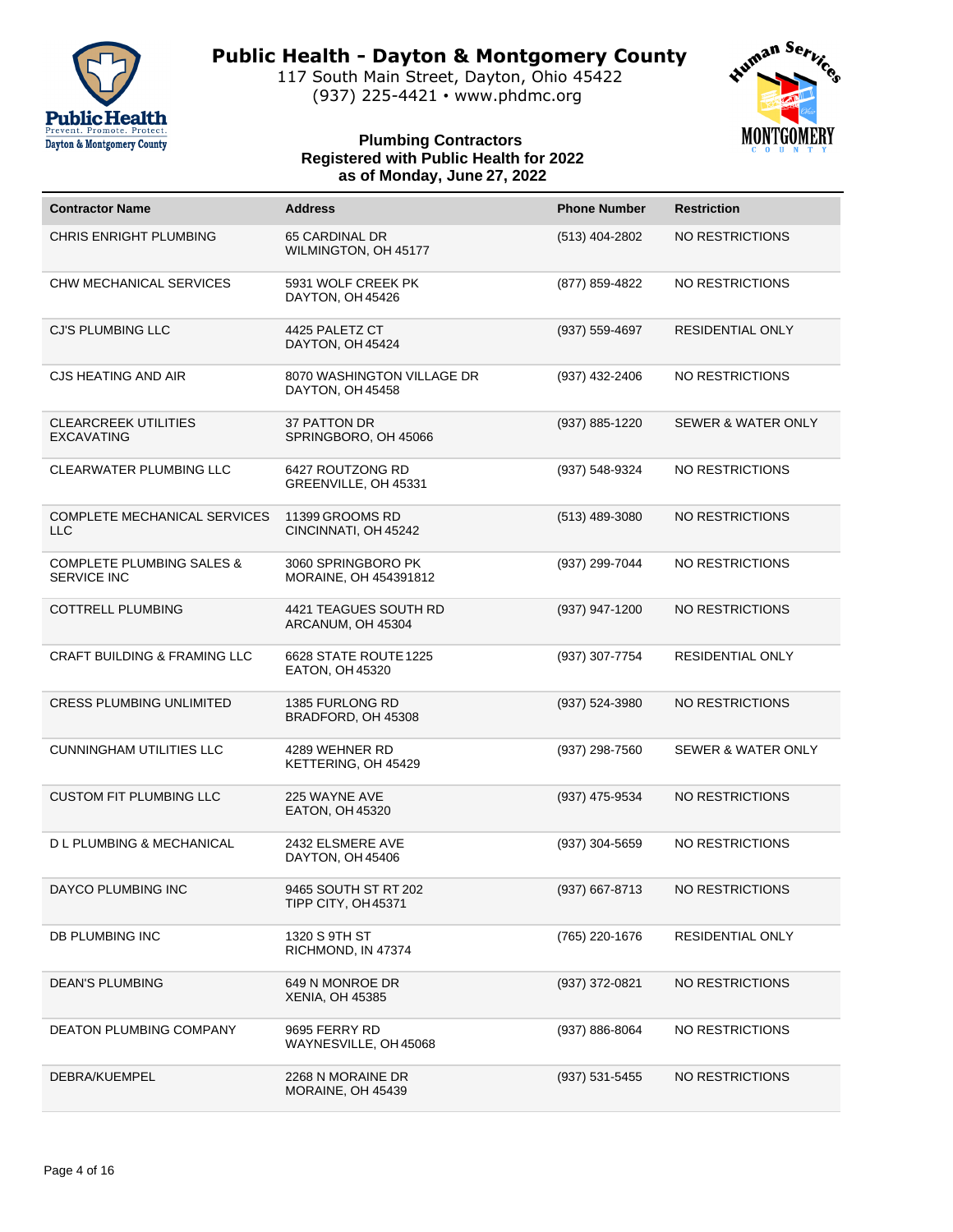

117 South Main Street, Dayton, Ohio 45422 (937) 225-4421 • www.phdmc.org



| <b>Contractor Name</b>                                    | <b>Address</b>                                          | <b>Phone Number</b> | <b>Restriction</b>            |
|-----------------------------------------------------------|---------------------------------------------------------|---------------------|-------------------------------|
| DEEM, LLC                                                 | 6831 E 32ND ST<br>SUITE 200<br>INDIANAPOLIS, IN 46226   | (317) 860-2990      | NO RESTRICTIONS               |
| DEER HEATING & COOLING                                    | 351 N BROAD ST<br>FAIRBORN, OH 45324                    | (937) 879-3337      | RESIDENTIAL ONLY              |
| <b>DIGGIT EXCAVATING INC</b>                              | 3099 HART RD<br>LEBANON, OH 45036                       | (513) 934-0478      | <b>SEWER &amp; WATER ONLY</b> |
| <b>DILL PLUMBING</b>                                      | 7445 HORIZON HILL<br>SPRINGBORO, OH 45066               | (937) 689-4392      | NO RESTRICTIONS               |
| DO IT RIGHT EXCAVATING                                    | 9323 STATE ROUTE 350<br>CLARKSVILLE, OH 45113           | $(513) 546 - 9012$  | <b>SEWER &amp; WATER ONLY</b> |
| DONALD RIEGEL AND SON                                     | 591 DAYTON GERMANTOWN PK<br>GERMANTOWN, OH 45327        | (937) 409-0545      | RESIDENTIAL ONLY              |
| DOOLEY SERVICE PRO                                        | 627 E HIGH ST<br>SPRINGFIELD, OH 45505                  | (937) 323-1703      | NO RESTRICTIONS               |
| E HILL PLUMBING SERVICE, LLC                              | 1182 LEBANON RD<br>CLARKSVILLE, OH 45113                | (937) 329-2142      | RESIDENTIAL ONLY              |
| EARTH & PIPE CONTRACTING INC                              | 1985 ROXANNA NEW BURLINGTON RD<br>WAYNESVILLE, OH 45068 | (937) 862-7000      | <b>SEWER &amp; WATER ONLY</b> |
| <b>EAST CENTRAL ELECTRIC</b>                              | 1600 W 26TH ST<br><b>MARION, IN 46953</b>               | (765) 382-3102      | NO RESTRICTIONS               |
| ED RIKE PLUMBING                                          | PO BOX 519<br>LEWISBURG, OH 45338                       | (937) 962-2939      | NO RESTRICTIONS               |
| ED'S HEATING COOLING PLUMBING<br><b>ELECTRIC</b>          | 4025 GIBSON DR<br>TIPP CITY, OH 45371                   | $(937)$ 667-6713    | NO RESTRICTIONS               |
| <b>EDWARD'S ELECTRICAL &amp;</b><br><b>MECHANICAL INC</b> | 2350 N SHADELAND AVE<br>INDIANAPOLIS, IN 46219          | $(317) 543 - 3460$  | NO RESTRICTIONS               |
| ELITE CONSTRUCTION SOLUTIONS<br><b>LLC</b>                | 1438 HART RD<br>LEBANON, OH 45036                       | $(513)$ 293-5809    | <b>SEWER &amp; WATER ONLY</b> |
| ELLIOTT & BRADLEY PLUMBING INC                            | 10030 WINDISCH RD<br>WEST CHESTER, OH 45069             | (513) 772-0050      | NO RESTRICTIONS               |
| ELLIOTT PLUMBING SERVICE INC                              | 4116 FISHBURG RD<br>HUBER HEIGHTS, OH 45424             | (937) 236-3177      | NO RESTRICTIONS               |
| <b>EMCOR FACILITIES SERVICES INC</b>                      | 9655 READING ROAD<br>CINCINNATI, OH 45215               | (513) 948-8469      | NO RESTRICTIONS               |
| <b>ENERVISE</b>                                           | 6663 HUNTLEY RD<br>COLUMBUS, OH 43229                   | $(614) 885 - 9800$  | NO RESTRICTIONS               |
| <b>EVANS PLUMBING LLC</b>                                 | 355 HULS DR<br>ENGLEWOOD, OH 45315                      | (937) 832-8723      | NO RESTRICTIONS               |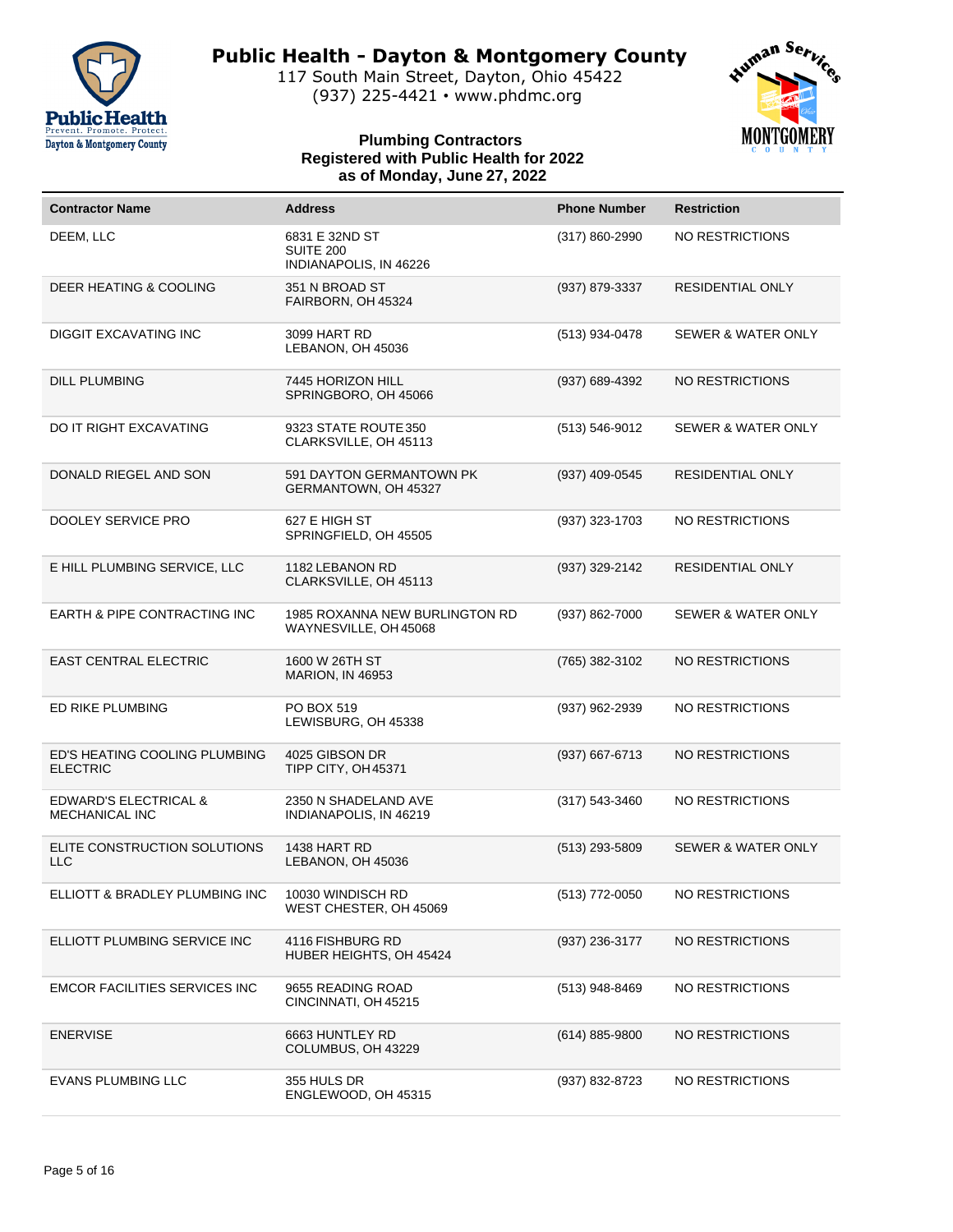

117 South Main Street, Dayton, Ohio 45422 (937) 225-4421 • www.phdmc.org



| <b>Contractor Name</b>                                    | <b>Address</b>                                   | <b>Phone Number</b> | <b>Restriction</b>            |
|-----------------------------------------------------------|--------------------------------------------------|---------------------|-------------------------------|
| <b>EXCEL PLUMBING</b>                                     | 5698 PORTER CENTRAL RD<br>CENTERVILLE, OH 43011  | (614) 419-4419      | NO RESTRICTIONS               |
| <b>FAST FLOW</b>                                          | 1318 CREIGHTON AVE<br>DAYTON, OH 45420           | (937) 626-2022      | <b>SEWER &amp; WATER ONLY</b> |
| <b>FELDKAMP ENTERPRISES INC</b>                           | 3642 MUDDY CREEK RD<br>CINCINNATI, OH 45238      | $(513)$ 347-4500    | NO RESTRICTIONS               |
| FINFROCK CONSTRUCTION CO INC                              | <b>PO BOX 54</b><br>COVINGTON, OH 45318          | (937) 473-3141      | <b>SEWER &amp; WATER ONLY</b> |
| FIVE STAR PLUMBING, LLC                                   | <b>1009 S MAIN ST</b><br>MIAMISBURG, OH 45342    | (937) 902-6195      | NO RESTRICTIONS               |
| <b>FOUNDATION SERVICE LLC</b>                             | 4048 NEW MARKET BANTA RD<br>LEWISBURG, OH 45338  | (937) 239-7797      | <b>SEWER &amp; WATER ONLY</b> |
| <b>FRANNIE MAE SERVICES</b>                               | 7962 BIARWAY<br>GUILFORD, IN 47022               | $(513)$ 319-8791    | <b>NO RESTRICTIONS</b>        |
| FREBCO INDUSTRIAL PIPING INC                              | 6891 GERMANTOWN PK<br>MIAMISBURG, OH 45342       | (937) 293-6167      | NO RESTRICTIONS               |
| FRECKER SERVICES I, LLC                                   | <b>PO BOX 957</b><br>DAYTON, OH 454090957        | (937) 331-5444      | <b>NO RESTRICTIONS</b>        |
| FREELAND CONTRACTING CO                                   | 2100 INTEGRITY DR SOUTH<br>COLUMBUS, OH 43209    | (614) 443-2718      | NO RESTRICTIONS               |
| FRYE MECHANICAL INC                                       | 1500 HUMPHREY AVE<br>DAYTON, OH 45410            | (937) 222-8750      | <b>NO RESTRICTIONS</b>        |
| G & K PLUMBING CO INC                                     | 2255 FLORENCE AVE<br>CINCINNATI, OH 45206        | (513) 751-1107      | NO RESTRICTIONS               |
| <b>GARLITZ PLUMBING</b>                                   | 7135 S CO RD 25 A<br>TIPP CITY, OH 45371         | (937) 669-4442      | <b>NO RESTRICTIONS</b>        |
| <b>GEM CITY MECHANICAL INC</b>                            | 6620 WENGERLAWN RD<br>BROOKVILLE, OH 45309       | (937) 884-5209      | NO RESTRICTIONS               |
| GENTRY PLUMBING & MECHANICAL<br><b>LLC</b>                | 1160 BLACK RD<br>HAMILTON, OH 45013              | $(513) 896 - 5505$  | NO RESTRICTIONS               |
| GIL RUEHL MECHANICAL INC                                  | 5736 SPRINGDALE RD<br>COLERAIN TWP, OH45247      | (513) 385-3850      | NO RESTRICTIONS               |
| <b>GLENN W FRALEY &amp; SONS</b><br><b>EXCAVATING INC</b> | 6372 TRENTON FRANKLIN RD<br>MIDDLETOWN, OH 45042 | (513) 423-7607      | <b>SEWER &amp; WATER ONLY</b> |
| <b>GREEN ACRES LANDSCAPING &amp;</b><br><b>NURSERY</b>    | 8324 SEWARD RD<br>FAIRFIELD, OH 45011            | (513) 290-7791      | <b>SEWER &amp; WATER ONLY</b> |
| <b>GREENVIEW CALVERY PLUMBING</b><br>LLC                  | PO BOX 552<br>VANDALIA, OH 45377                 | (937) 825-7569      | RESIDENTIAL ONLY              |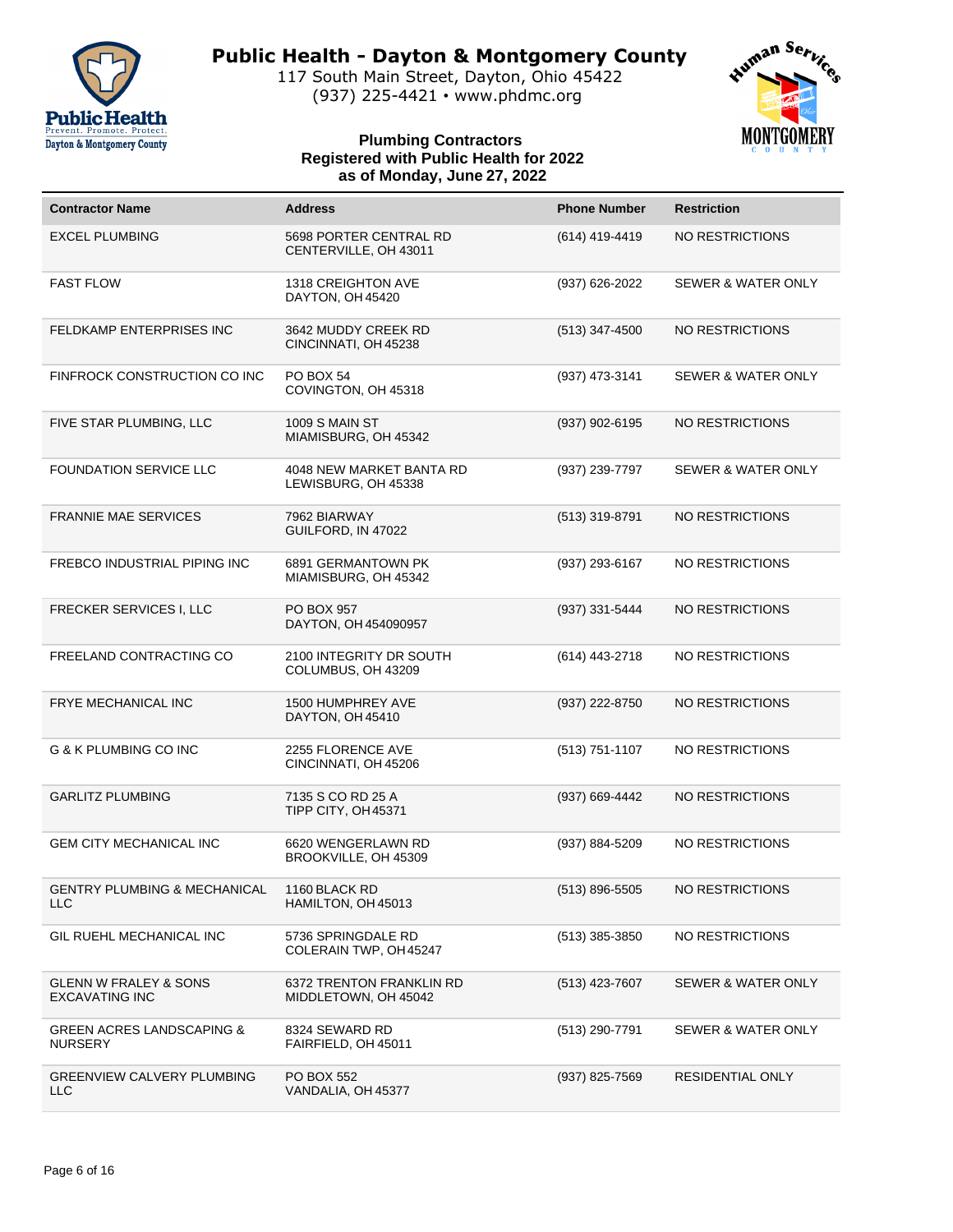

117 South Main Street, Dayton, Ohio 45422 (937) 225-4421 • www.phdmc.org



| <b>Contractor Name</b>                                 | <b>Address</b>                                         | <b>Phone Number</b> | <b>Restriction</b>            |
|--------------------------------------------------------|--------------------------------------------------------|---------------------|-------------------------------|
| <b>GREG MARTIN EXCAVATING INC</b>                      | 1501 S UNIVERSITY BLVD<br>MIDDLETOWN, OH 45044         | (513) 727-9300      | <b>SEWER &amp; WATER ONLY</b> |
| H & S PLUMBING INC                                     | 5590 W KESSLER COWLESVILLE RD<br>WEST MILTON, OH 45383 | (937) 836-8725      | <b>NO RESTRICTIONS</b>        |
| HDP PLUMBING LLC                                       | 285 HELEN AVE<br><b>XENIA, OH 45385</b>                | (937) 933-9059      | NO RESTRICTIONS               |
| <b>HEARTLAND EXCAVATING</b>                            | 10201 HAVERMALE RD<br>NEW LEBANON, OH 45345            | $(937) 687 - 2733$  | <b>SEWER &amp; WATER ONLY</b> |
| HEETER PLUMBING LLC                                    | 8633 N DIXIE DR<br>DAYTON, OH 45414                    | (937) 890-5526      | NO RESTRICTIONS               |
| <b>HEIN PLUMBING INC</b>                               | <b>838 DISTRIBUTION DR</b><br>BEAVERCREEK, OH 45434    | (937) 271-8458      | NO RESTRICTIONS               |
| HELMER PLUMBING, INC                                   | 10945 DIXIE HIGHWAY SUITE 1<br>WALTON, KY41094         | (859) 746-1748      | NO RESTRICTIONS               |
| HEUKER EXCAVATING LLC                                  | 8369 WENGERLAWN RD<br>BROOKVILLE, OH 45309             | (937) 416-4905      | SEWER & WATER ONLY            |
| HOBBS INDUSTRIAL PIPING INC                            | PO BOX 13477<br>DAYTON, OH 454143477                   | (937) 275-1248      | NO RESTRICTIONS               |
| <b>HOWERTON PLUMBING INC</b>                           | 2367 S DIXIE DR<br>KETTERING, OH 45409                 | (937) 293-5534      | NO RESTRICTIONS               |
| <b>HYATTS PLUMBING</b>                                 | 2047 DOROTY RD<br>FAIRBORN, OH 45324                   | (937) 397-4946      | RESIDENTIAL ONLY              |
| INTEGRITY PLUMBING SOLUTIONS                           | 3577 LITTLE YORK RD<br>DAYTON, OH 45414                | (937) 387-6224      | NO RESTRICTIONS               |
| INTEGRITY RESTORATION AND<br><b>MECH SERVICES</b>      | <b>2890 S MAIN ST</b><br>MIDDLETOWN, OH 45044          | (513) 739-1970      | NO RESTRICTIONS               |
| INTEGRITY WATER SOLUTIONS LLC                          | 3870 INDIAN RIPPLE RD<br>DAYTON, OH 45440              | (937) 320-7460      | <b>RESIDENTIAL ONLY</b>       |
| <b>IVEY MECHANICAL COMPANY</b>                         | 1063 MANCHESTER ST<br>LEXINGTON, KY 40508              | (859) 254-8878      | NO RESTRICTIONS               |
| J & J BROCK EXCAVATING, INC                            | 380 WHALEN RD<br>NEW CARLISLE, OH 45344                | $(937) 608 - 0481$  | SEWER & WATER ONLY            |
| <b>J &amp; L TRUCKING AND EXCAVATING</b><br><b>LLC</b> | 5467 HADDIX RD<br>FAIRBORN, OH 45324                   | (937) 603-3916      | SEWER & WATER ONLY            |
| <b>J B KAIN INC</b>                                    | 922 W SPRING VALLEY PK<br>DAYTON, OH 45458             | (937) 439-1172      | <b>NO RESTRICTIONS</b>        |
| <b>J CLARK EXCAVATING LLC</b>                          | 9061 PASCO MAONTRA<br>SIDNEY, OH 45365                 | (937) 493-0365      | SEWER & WATER ONLY            |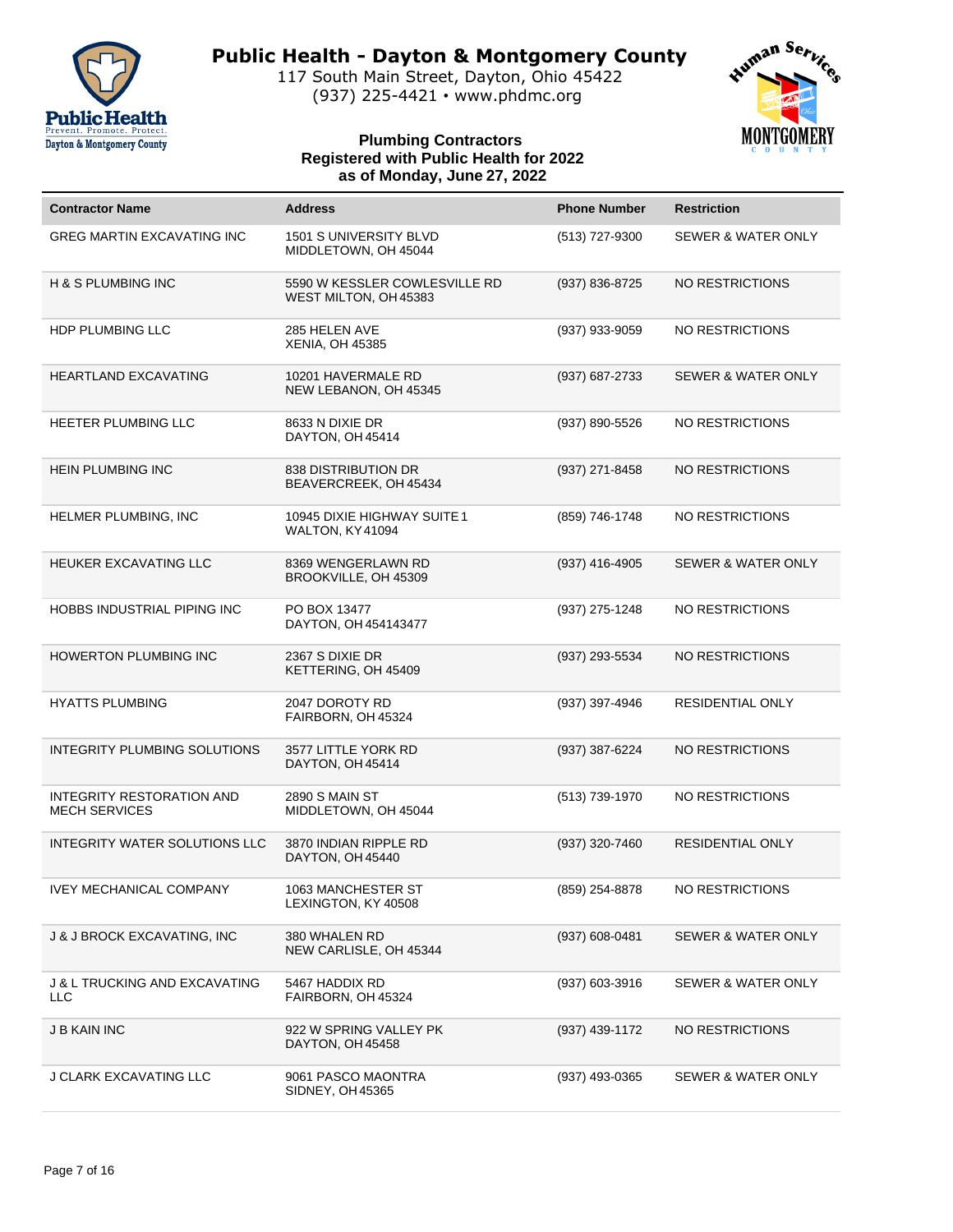

117 South Main Street, Dayton, Ohio 45422 (937) 225-4421 • www.phdmc.org



| <b>Contractor Name</b>                              | <b>Address</b>                                           | <b>Phone Number</b> | <b>Restriction</b>            |
|-----------------------------------------------------|----------------------------------------------------------|---------------------|-------------------------------|
| J FELDKAMP DESIGN BUILD                             | 10036 SPRINGFIELD PK<br>CINCINNATI, OH 45215             | (513) 870-0601      | <b>NO RESTRICTIONS</b>        |
| J K EXCAVATING & UTILITIES, INC                     | P O BOX 407<br><b>MASON, OH 45040</b>                    | (513) 459-0300      | <b>SEWER &amp; WATER ONLY</b> |
| J P'S PLUMBING SERVICE                              | 8280 FREDERICK PK<br>DAYTON, OH 45414                    | (937) 371-6949      | <b>NO RESTRICTIONS</b>        |
| JTJ PLUMBING                                        | PO BOX 49159<br>DAYTON, OH 45449                         | $(937) 503 - 0243$  | <b>NO RESTRICTIONS</b>        |
| <b>JARVIS MECHANICAL</b><br><b>CONSTRUCTORS INC</b> | 803 US HWY 50<br>MILFORD, OH 45150                       | $(513)$ 831-0055    | <b>NO RESTRICTIONS</b>        |
| JERRY MCMAHAN MOBILE HOME<br>SALES                  | 12250 LOWER VALLEY PK<br>MEDWAY, OH45341                 | (937) 878-3107      | <b>SEWER &amp; WATER ONLY</b> |
| <b>JFK HEATING &amp; COOLING LLC</b>                | 2524 NORDIC<br>DAYTON, OH 45414                          | (937) 603-5490      | <b>NO RESTRICTIONS</b>        |
| JOE KLOSTERMAN PLUMBING INC                         | 7534 FAIRWAYGLEN DR<br>CINCINNATI, OH 45248              | (513) 353-2956      | <b>NO RESTRICTIONS</b>        |
| JOE SCHMITT & SON'S PLUMBING &<br><b>HTG LLC</b>    | 500 ALTA AVE<br><b>PO BOX 237</b><br>ENGLEWOOD, OH 45322 | (937) 836-3086      | <b>NO RESTRICTIONS</b>        |
| JOHANN PLUMBING CO INC                              | 5761 MORGAN RAOD<br><b>CLEVES, OH 45002</b>              | (513) 922-0484      | NO RESTRICTIONS               |
| JOHN E GREEN COMPANY                                | 220 VICTOR AVE<br>HIGHLAND PARK, MI 48203                | $(313) 868 - 2400$  | <b>NO RESTRICTIONS</b>        |
| JONES PLUMBING AND<br><b>REMODELING</b>             | 306 ARLINGTON RD<br>BROOKVILLE, OH 45309                 | (937) 231-5205      | RESIDENTIAL ONLY              |
| JR LLYOD CONCRETE CONST LLC                         | 13265 WHITE FEATHER TRAIL<br>ANNA, OH 45302              | (937) 726-3187      | <b>SEWER &amp; WATER ONLY</b> |
| K & R PLUMBING SERVICE LLC                          | PO BOX 311<br>BOWERSVILLE, OH 45307                      | (937) 604-2839      | <b>NO RESTRICTIONS</b>        |
| <b>K-PLUMBING LLC</b>                               | PO BOX 24494<br>CINCINNATI, OH 45224                     | (513) 276-1289      | NO RESTRICTIONS               |
| <b>KC SERVICES LLC</b>                              | 324 N DIXIE DR<br>VANDALIA, OH 45377                     | (937) 602-4083      | NO RESTRICTIONS               |
| <b>KENTON J LAVY</b><br>dba CARL LAVY AND SON INC.  | 7432 DELISLE FOURMAN RD<br>ARCANUM, OH 45304             | (937) 692-8215      | <b>NO RESTRICTIONS</b>        |
| KIMMEY PLUMBING COMPANY                             | 496 WEST SHARON RD<br>CINCINNATI, OH 45246               | (513) 825-4023      | NO RESTRICTIONS               |
| KINGSLAND CUSTOM PLUMBING                           | 318 E PEKIN RD<br>LEBANON, OH 45036                      | (513) 617-9240      | NO RESTRICTIONS               |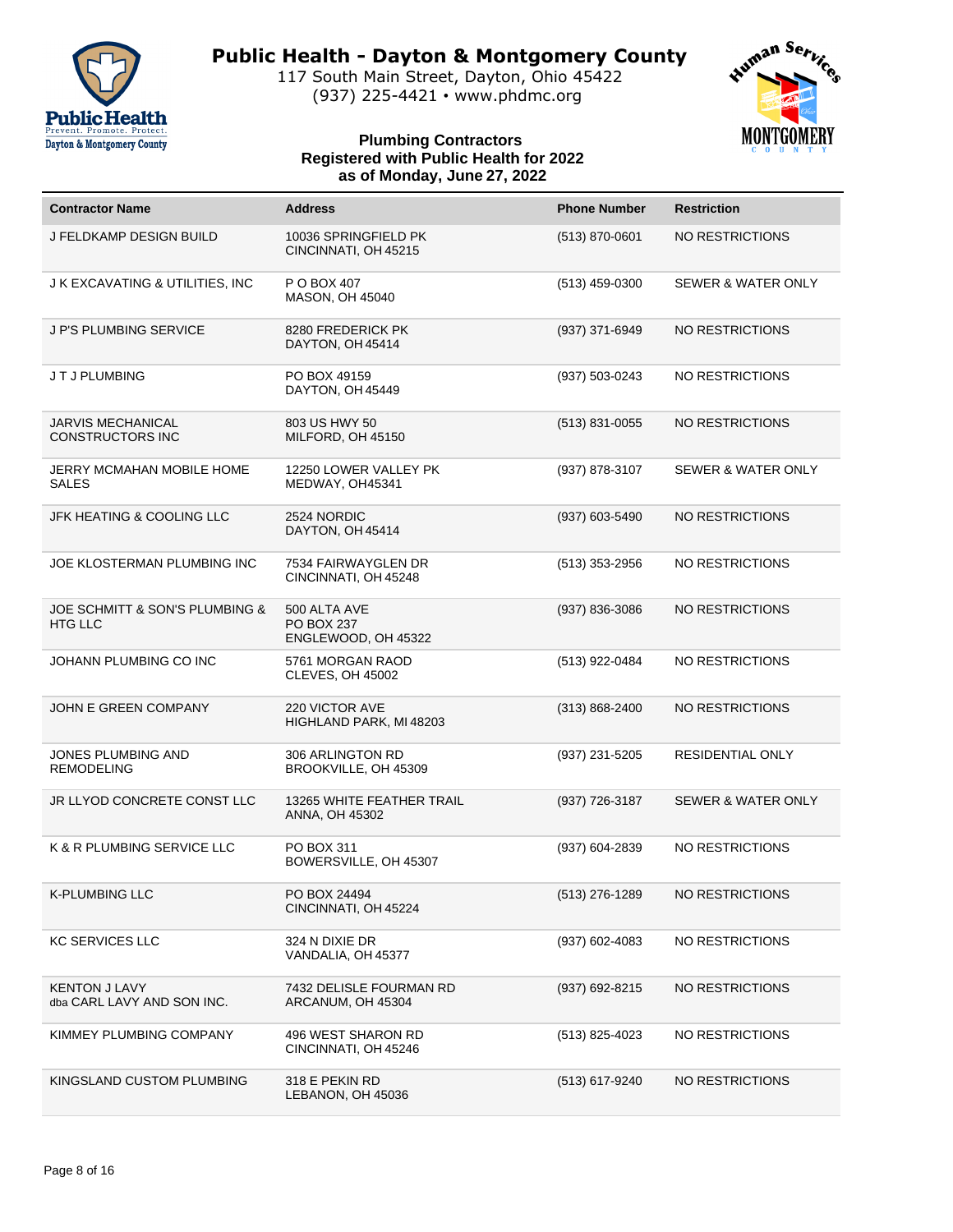

117 South Main Street, Dayton, Ohio 45422 (937) 225-4421 • www.phdmc.org



| <b>Contractor Name</b>                                               | <b>Address</b>                                  | <b>Phone Number</b> | <b>Restriction</b>            |
|----------------------------------------------------------------------|-------------------------------------------------|---------------------|-------------------------------|
| <b>KOBLE PLUMBING LLC</b>                                            | 900 MOTE DR<br>COVINGTON, OH 453189728          | (937) 473-5698      | NO RESTRICTIONS               |
| <b>KOLE'S CONSTRUCTION &amp;</b><br>MAINTENANCE SOLUTIONS LLC        | 1608 LANBURY DRIVE<br>DAYTON, OH 45439          | (937) 250-8602      | RESIDENTIAL ONLY              |
| KOLKER PLUMBING INC                                                  | 2808 SHERER AVE<br>DAYTON, OH 45414             | $(937)$ 275-9001    | NO RESTRICTIONS               |
| KORRECT PLUMBING CO INC                                              | 7967 WEST THIRD ST<br>DAYTON, OH 45417          | (937) 837-2333      | NO RESTRICTIONS               |
| <b>KREI-CO</b><br>dba INTEGRITY PLUMBING & A-<br>DEPENDABLE PLUMBING | 7195 YORKSHIRE DR<br>DAYTON, OH 45414           | (937) 890-0321      | NO RESTRICTIONS               |
| KW MECHANICAL INC                                                    | 25 E 32ND ST<br>COVINGTON, KY 41015             | (859) 261-1100      | <b>NO RESTRICTIONS</b>        |
| <b>KZB SEWER &amp; WATER EXCAVATING</b>                              | 6935 N MAIN ST<br>CAMDEN, OH 45311              | (765) 977-9883      | <b>SEWER &amp; WATER ONLY</b> |
| <b>LEMCO PLUMBING</b>                                                | 583 S RIVERVIEW AVE<br>MIAMISBURG, OH 45342     | (937) 866-0070      | <b>NO RESTRICTIONS</b>        |
| LIBERTY PLUMBING AND<br><b>EXCAVATING</b>                            | 3600 HAMILTON<br>WEST CHESTER, OH 45013         | (513) 371-4482      | NO RESTRICTIONS               |
| LK & SONS EXCAVATING                                                 | 11334 FENNER RD<br>LAURA, OH 45337              | (937) 947-1163      | SEWER & WATER ONLY            |
| MAKING THE GRADE EXCAVATION<br><b>INC</b>                            | 8624 SYCAMORE TRAILS DR<br>SPRINGBORO, OH 45066 | (513) 678-0782      | <b>SEWER &amp; WATER ONLY</b> |
| MANUEL PLUMBING INC                                                  | 7585 S PETERS RD<br>TIPP CITY, OH 45371         | (937) 667-4133      | <b>NO RESTRICTIONS</b>        |
| <b>MARKLEY EXCAVATING</b>                                            | PO BOX 718/4250 ST RT 40<br>LEWISBURG, OH 45338 | (937) 583-5078      | <b>SEWER &amp; WATER ONLY</b> |
| <b>MARVIN WILLIAMS</b>                                               | 8034 W THIRD ST<br>NEW LEBANON, OH 45345        | (937) 479-5978      | <b>RESIDENTIAL ONLY</b>       |
| MASSIE CREEK PLUMBING & PUMP<br><b>SERVICE</b>                       | 3980 E PATTERSON RD<br>BEAVERCREEK, OH 45430    | (937) 469-2032      | NO RESTRICTIONS               |
| MASTER LICENSE PLUMBING INC                                          | PO BOX 201<br>ALPHA, OH 453010201               | (937) 426-7276      | NO RESTRICTIONS               |
| MATRIX5 SITE DEVELOPMENT                                             | 105 ADVANCED DR<br>SPRINGBORO, OH 45066         | (937) 401-3212      | SEWER & WATER ONLY            |
| MCCABE PROPERTY SERVICE                                              | 2356 NATIONAL RD<br>FAIRBORN, OH 45324          | (937) 657-8514      | SEWER & WATER ONLY            |
| <b>MCLEAN PLUMBING</b>                                               | PO BOX 116<br><b>XENIA, OH 45385</b>            | (937) 604-0206      | NO RESTRICTIONS               |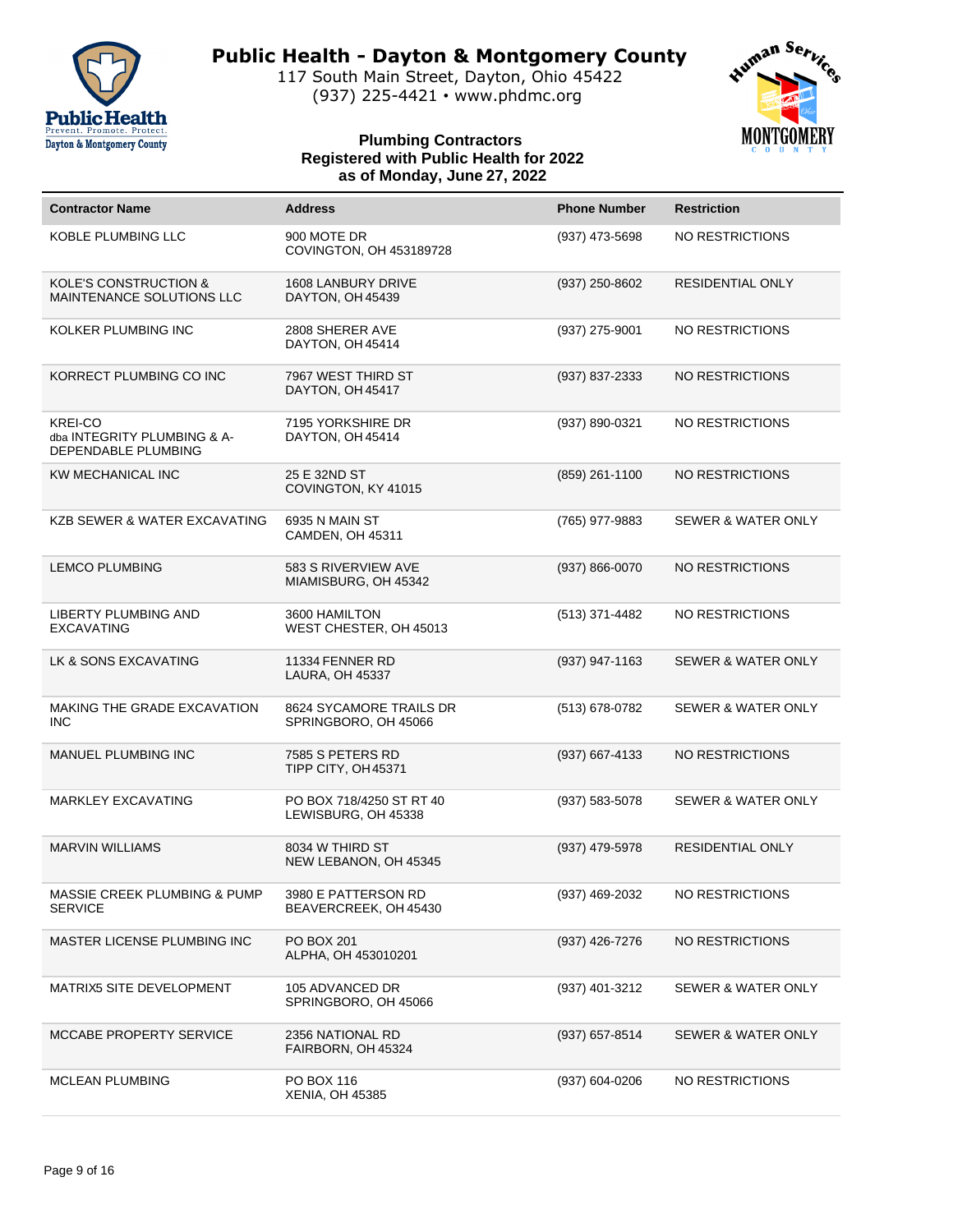

117 South Main Street, Dayton, Ohio 45422 (937) 225-4421 • www.phdmc.org

# Human Service **MONTGOMERY**

| <b>Contractor Name</b>                               | <b>Address</b>                                       | <b>Phone Number</b> | <b>Restriction</b>            |
|------------------------------------------------------|------------------------------------------------------|---------------------|-------------------------------|
| MECHANICAL HEATING INC<br>dba MHI SERVICES           | <b>PO BOX 483</b><br>MIAMISBURG, OH 453430483        | (937) 886-9004      | NO RESTRICTIONS               |
| <b>MECHANICAL SERVICE &amp; DESIGN</b><br><b>INC</b> | 4401 SPRINGFIELD ST<br>DAYTON, OH 45431              | (937) 425-0527      | NO RESTRICTIONS               |
| MERRELL PLUMBING INC                                 | 35 MARCO LN<br>CENTERVILLE, OH 45458                 | (937) 435-1222      | NO RESTRICTIONS               |
| <b>MIAMI RIVER PLUMBING</b>                          | 4365 TIPP ELIZABETH<br>TIPP CITY, OH 45371           | (937) 405-7008      | NO RESTRICTIONS               |
| <b>MID-OHIO PLUMBING &amp; GAS LLC</b>               | PO BOX 627<br>MARION, OH 43301                       | (740) 375-4565      | NO RESTRICTIONS               |
| MIDWESTERN PLUMBING SERVICE<br><b>INC</b>            | 3984 BACH BUXTON RD<br>AMELIA, OH 45102              | (513) 753-0050      | NO RESTRICTIONS               |
| MIKE BROWN PLUMBING                                  | 1780 MT CARMEL RD<br>JAMESTOWN, OH 45335             | (937) 675-3946      | NO RESTRICTIONS               |
| MIKE PRESTON PLUMBING                                | 4180 SYLVAN DR<br>DAYTON, OH 45417                   | (937) 718-5789      | NO RESTRICTIONS               |
| MILCON CONCRETE INC                                  | 1360 S CO RD 25A<br>TROY, OH 45373                   | (937) 339-6274      | <b>SEWER &amp; WATER ONLY</b> |
| MILLER BROS CONST INC                                | 1613 S DIFIANCE ST<br>ARCHBOLD, OH 43502             | (419) 445-1015      | <b>SEWER &amp; WATER ONLY</b> |
| MILLER PIPELINE - BEN CROOKS                         | <b>200 W LIGHT STREET</b><br><b>URBANA, OH 43078</b> | (937) 215-0449      | NO RESTRICTIONS               |
| MILLER'S FULL SERVICE PLUMBING<br>INC.               | 210 HERITAGE GREEN DR<br><b>MONROE, OH 45050</b>     | (513) 464-0005      | NO RESTRICTIONS               |
| MITCHELL'S PLUMBING INC                              | <b>PO BOX 52</b><br>WAYNESVILLE, OH 45068            | (513) 897-2921      | NO RESTRICTIONS               |
| <b>MK PLUMBING</b>                                   | 289 CEDAR RIDGE CT<br>MIAMISBURG, OH 45342           | (937) 657-1423      | <b>RESIDENTIAL ONLY</b>       |
| <b>MODERN PLUMBING</b>                               | 7900 GRACELAND ST<br>DAYTON, OH 45459                | (937) 271-6030      | NO RESTRICTIONS               |
| NARROW PATH PLUMBING LLC                             | <b>2960 ENON</b><br>XENIA, OH 45385                  | (937) 623-2619      | NO RESTRICTIONS               |
| <b>NELSON HOKE MECHANICAL</b>                        | 2665 TREBEIN ROAD<br><b>XENIA, OH 45385</b>          | (937) 581-6989      | NO RESTRICTIONS               |
| NIXCO PLUMBING INC                                   | 4281 A US RT42<br><b>MASON, OH 45040</b>             | (513) 398-5907      | NO RESTRICTIONS               |
| <b>NOLL-FISHER INC</b>                               | 214 W MAIN ST<br>ANNA, OH 45302                      | (937) 394-4181      | NO RESTRICTIONS               |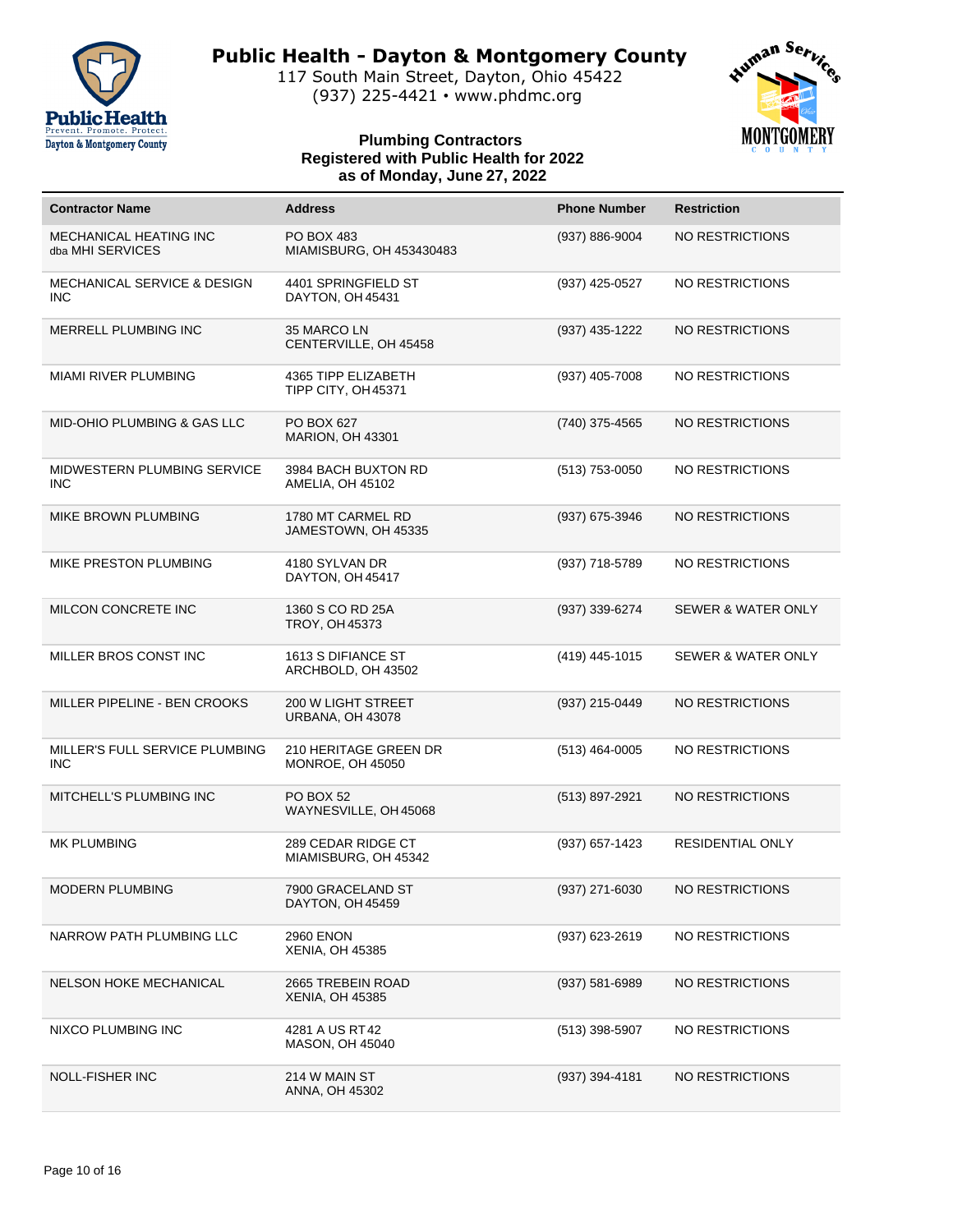

117 South Main Street, Dayton, Ohio 45422 (937) 225-4421 • www.phdmc.org



| <b>Contractor Name</b>                                                                   | <b>Address</b>                                | <b>Phone Number</b> | <b>Restriction</b>            |
|------------------------------------------------------------------------------------------|-----------------------------------------------|---------------------|-------------------------------|
|                                                                                          |                                               |                     |                               |
| <b>NORTHERN PLUMBING SYSTEMS</b><br><b>LLC</b>                                           | 1708 STATE ROUTE 28<br>GOSHEN, OH 451229754   | (513) 831-5111      | <b>NO RESTRICTIONS</b>        |
| OAKWOOD PLUMBING COMPANY                                                                 | 317 LONSDALE AVE<br>OAKWOOD, OH 45419         | (937) 985-4077      | <b>NO RESTRICTIONS</b>        |
| OHIO HEAVY EQUIPMENT LEASING<br><b>LLC</b><br>dba LOVELAND EXCAVATING &<br><b>PAVING</b> | 260 OSBORNE DR<br>FAIRFIELD, OH 45014         | $(513)$ 965-6600    | SEWER & WATER ONLY            |
| OHIO IRRIGATION LAWN SPRINKLER<br><b>SYSTEMS INC</b>                                     | 2109 E SOCIAL ROW RD<br>DAYTON, OH 45458      | (937) 432-9911      | <b>SEWER &amp; WATER ONLY</b> |
| OSTERFELD CHAMPION SERVICE<br><b>INC</b>                                                 | 121 COMMERCE PARK DR<br>DAYTON, OH 454041213  | (937) 254-8437      | <b>NO RESTRICTIONS</b>        |
| OSTERWISCH COMPANY<br><b>CONTRACTORS</b>                                                 | 6755 HIGHLAND AVE<br>CINCINNATI, OH 45236     | (513) 791-3282      | <b>NO RESTRICTIONS</b>        |
| <b>PARADISE PROPERTIES &amp;</b><br>PLUMBING LLC                                         | 8629 LONG LANE<br>CINCINNATI, OH 45231        | (513) 886-5569      | <b>NO RESTRICTIONS</b>        |
| PAYNE ENTERPRISES INC                                                                    | <b>1219 TROY ST</b><br>DAYTON, OH 45404       | (937) 654-7097      | <b>NO RESTRICTIONS</b>        |
| PEMBERTON PLUMBING                                                                       | 6458 PEGGY DRIVE<br>GOSHEN, OH 45122          | (513) 473-9696      | <b>NO RESTRICTIONS</b>        |
| PEOPLE WORKING<br><b>COOPERATIVELY</b>                                                   | 4612 PADDOCK RD<br>CINCINNATI, OH 45229       | (513) 351-7921      | <b>NO RESTRICTIONS</b>        |
| PESTER PLUMBING                                                                          | 1667 SPRINGFIELD ST<br>DAYTON, OH 45403       | (937) 299-5606      | <b>NO RESTRICTIONS</b>        |
| PHILLIPS COMPANIES                                                                       | 620 PHILLIPS DR<br>BEAVERCREEK, OH 45434      | (937) 477-2630      | <b>SEWER &amp; WATER ONLY</b> |
| PIERCE PLUMBING LLC                                                                      | 52 S MARKET ST<br>BATAVIA, OH45103            | (513) 734-2222      | <b>NO RESTRICTIONS</b>        |
| PIQUA PLUMBING                                                                           | 1068 W NORTH ST<br><b>PIQUA, OH 45356</b>     | (937) 533-9259      | <b>NO RESTRICTIONS</b>        |
| PLUMB TECH SERVICES                                                                      | 1951 HWY 50<br>BATAVIA, OH45103               | (513) 600-2104      | NO RESTRICTIONS               |
| PLUMB TITE, LLC                                                                          | 10124 TOEBBEN DRIVE<br>INDEPENDENCE, KY 41051 | (937) 777-9000      | NO RESTRICTIONS               |
| PLUMBING SOLUTIONS SERVICES<br><b>INC</b>                                                | 451 CONGRESS PARK DR<br>DAYTON, OH 45459      | (937) 848-4584      | NO RESTRICTIONS               |
| PRECISION SITE DEVELOPMENT<br>LLC                                                        | PO BOX 43248<br>CINCINNATI, OH 45243          | (513) 620-7357      | <b>SEWER &amp; WATER ONLY</b> |
| PREMIER PLUMBING SERVICE                                                                 | PO BOX 13356<br>DAYTON, OH 45413              | (937) 524-6955      | RESIDENTIAL ONLY              |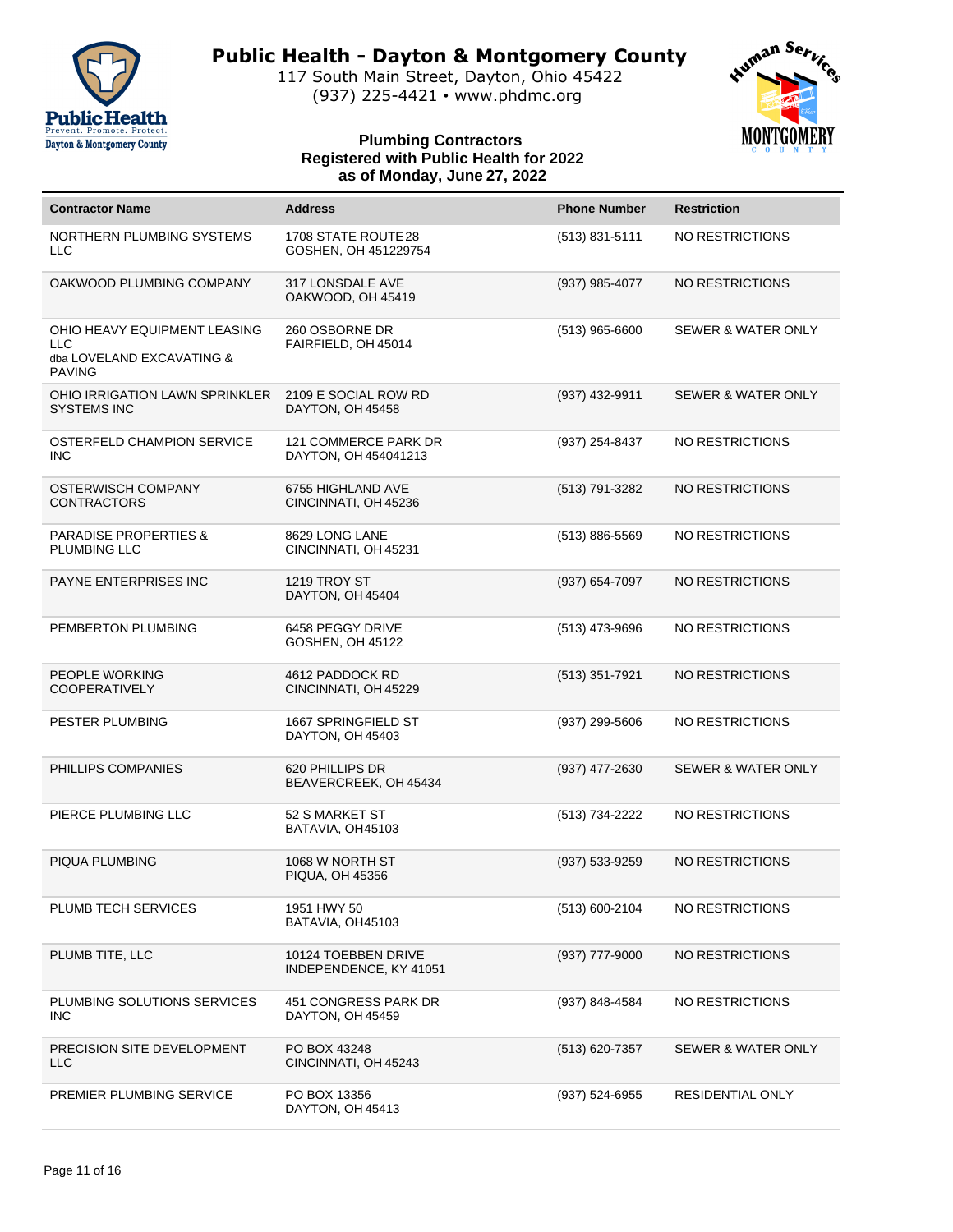

117 South Main Street, Dayton, Ohio 45422 (937) 225-4421 • www.phdmc.org



| <b>Contractor Name</b>                            | <b>Address</b>                                        | <b>Phone Number</b> | <b>Restriction</b>            |
|---------------------------------------------------|-------------------------------------------------------|---------------------|-------------------------------|
| PROCESS CONSTRUCTION INC                          | 1421 QUEEN CITY AVE<br>CINCINNATI, OH 45214           | $(513)$ 251-2211    | NO RESTRICTIONS               |
| R & R SERVICE PLUMBING LIMITED                    | <b>1142 RICHFIELD CENTER</b><br>BEAVERCREEK, OH 45430 | (937) 426-8684      | NO RESTRICTIONS               |
| R & W HEATING INC                                 | 714 COLUMBUS AVE<br>LEBANON, OH 45036                 | (513) 932-6912      | NO RESTRICTIONS               |
| R B JERGENS CONTRACTORS, INC                      | <b>11418 N DIXIE DR</b><br>VANDALIA, OH 45377         | (937) 669-9799      | <b>SEWER &amp; WATER ONLY</b> |
| R D BAKER ENTERPRISES<br>dba DAYTON WATER SYSTEMS | 765 LIBERTY LN<br>WEST CARROLLTON, OH 45449           | (937) 859-2020      | NO RESTRICTIONS               |
| R W WICAL PLUMBING                                | 1088 E LOWER SPRINGBORO RD<br>LEBANON, OH 45036       | (937) 477-8717      | NO RESTRICTIONS               |
| RA FLYNN AND SON                                  | 414 N MAIN ST<br>LIMA, OH 45801                       | (419) 225-4166      | NO RESTRICTIONS               |
| RA RUSH PLUMBING & HEATING CO                     | 6880 SYLVANIA PETERSBURG<br>OTTWA LAKE, OH 48159      | (734) 856-2489      | NO RESTRICTIONS               |
| RAMBO-WESTENDORF PLUMBING<br><b>INC</b>           | 987 PRUDEN AVE<br>DAYTON, OH 45403                    | (937) 253-7878      | NO RESTRICTIONS               |
| <b>RASPER PLUMBING</b>                            | PO BOX 69<br>MIAMISBURG, OH 45343                     | (937) 866-2425      | NO RESTRICTIONS               |
| RD JONES EXCAVATING, INC                          | 10225 ALGER RD<br>HARROD, OH 45850                    | (419) 648-5870      | <b>SEWER &amp; WATER ONLY</b> |
| REGAL PLUMBING & HEATING CO                       | 9303 SR 29 N<br>SIDNEY, OH 453659324                  | (937) 492-2894      | NO RESTRICTIONS               |
| <b>RESTORATION PLUMBING LLC</b>                   | 3602 VALLEY ST<br><b>SUITE B</b><br>DAYTON, OH 45424  | (937) 233-1131      | NO RESTRICTIONS               |
| RICH HOLTHAUS PLUMBING<br><b>COMPANY</b>          | 503 W BENSON ST<br>CINCINNATI, OH 45215               | (513) 761-1238      | <b>NO RESTRICTIONS</b>        |
| RIECK CONSTRUCTION LLC                            | 5245 WADSWORTH RD<br>DAYTON, OH 45413                 | (937) 274-1987      | NO RESTRICTIONS               |
| RIECK SERVICES LLC                                | 5245 WADSWORTH ROAD<br>DAYTON, OH 45414               | (937) 274-1987      | NO RESTRICTIONS               |
| RITTER PLUMBING & HEATING CO<br><b>INC</b>        | 354 CARR DR<br>BROOKVILLE, OH 45309                   | (937) 833-6514      | NO RESTRICTIONS               |
| ROEDER PLUMBING                                   | 181 OAKSMERE DR<br>SPRINGFIELD, OH 45503              | (937) 605-9576      | NO RESTRICTIONS               |
| ROGER STORER & SON INC                            | 315 SOUTH CENTER ST<br>SPRINGFIELD, OH 45506          | (937) 325-9873      | NO RESTRICTIONS               |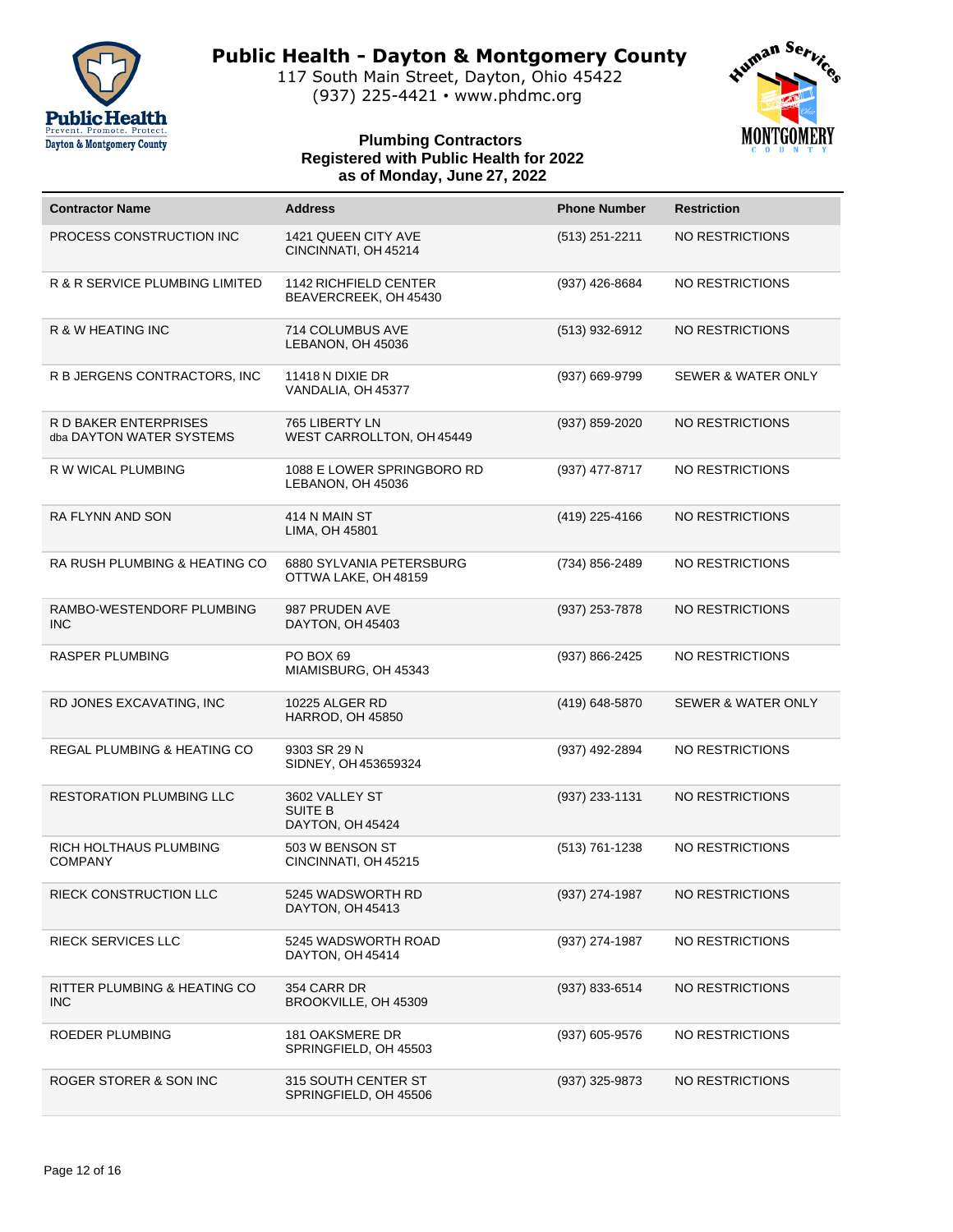

117 South Main Street, Dayton, Ohio 45422 (937) 225-4421 • www.phdmc.org



| <b>Contractor Name</b>                               | <b>Address</b>                                    | <b>Phone Number</b> | <b>Restriction</b>            |
|------------------------------------------------------|---------------------------------------------------|---------------------|-------------------------------|
| RONALD CURRY, CENTERVILLE<br><b>CITY SCHOOL</b>      | 2332 BINGHAM AVE<br>KETTERING, OH 45420           | (937) 294-0070      | NO RESTRICTIONS               |
| ROTO-ROOTER                                          | 9490 BYERS RD<br>MIAMISBURG, OH 45342             | (937) 353-7093      | NO RESTRICTIONS               |
| <b>RPI PLUMBING INC</b>                              | 4015 ANDREWS AVE<br>#1<br>CINCINNATI, OH 45205    | (513) 471-8767      | NO RESTRICTIONS               |
| <b>RW LOUDERBACK &amp; SON</b><br>PLUMBING CO        | 900 BIRCH RD<br><b>XENIA, OH 45385</b>            | (937) 376-1201      | <b>RESIDENTIAL ONLY</b>       |
| <b>S2K EXCAVATING</b>                                | 9385 W PEARSON RD<br>WEST MILTON, OH 45383        | (937) 475-4658      | <b>SEWER &amp; WATER ONLY</b> |
| <b>SAMARITAN PLUMBING</b>                            | 5856 N DAYTON BRANDT RD<br>NEW CARLISLE, OH 45344 | $(937)$ 667-0066    | NO RESTRICTIONS               |
| SARVER PLUMBING INC                                  | 7113 ALT STATE RT49<br>ARCANUM, OH 453040397      | (937) 947-2200      | NO RESTRICTIONS               |
| <b>SCHOTT PLUMBING INC</b>                           | 2551 LANCE DR<br>DAYTON, OH 45409                 | (937) 299-7751      | NO RESTRICTIONS               |
| <b>SCOTT LEIST PLUMBING</b>                          | 6755 TABBY DR<br>HUBER HEIGHTS, OH 45424          | (937) 572-1935      | RESIDENTIAL ONLY              |
| SEHLHORST EQUIPMENT SERVICES                         | 4450 MONROE ST<br>HOOVEN, OH 45033                | $(513)$ 353-9300    | <b>SEWER &amp; WATER ONLY</b> |
| SERVICE EXPERTS HEATING & AIR<br><b>CONDITIONING</b> | 799 SPACE DR<br>BEAVERCREEK, OH 45434             | (937) 431-1523      | NO RESTRICTIONS               |
| SHOOK CONSTRUCTION CO                                | 2000 W DOROTHY LN<br>MORAINE, OH 45439            | $(937)$ 276-6666    | <b>SEWER &amp; WATER ONLY</b> |
| SIDNEY ELECTRIC MECHANICAL<br><b>SERVICE</b>         | 840 S VANDEMARK RD<br>SIDNEY, OH 45373            | (937) 335-3914      | NO RESTRICTIONS               |
| SIFERD PLUMBING HEATING & AC,<br><b>LLC</b>          | 10603 CR 99<br>FINDLAY, OH45840                   | (419) 427-2012      | <b>NO RESTRICTIONS</b>        |
| SITE 1 EXCAVATINGINC                                 | 6827 MICHAEL RD<br>MIDDELTOWN, OH 45042           | (937) 790-0475      | <b>SEWER &amp; WATER ONLY</b> |
| SITE WORX LLC                                        | 3980 TURTLECREEK RD<br>LEBANON, OH 45036          | (513) 229-0295      | SEWER & WATER ONLY            |
| <b>SLAGLE MECHANICAL</b><br><b>CONTRACTORS INC</b>   | PO BOX 823<br>SIDNEY, OH 45365                    | (937) 492-4151      | NO RESTRICTIONS               |
| SOUTHTOWN HEATING AND<br>COOLING INC.                | 3024 SPRINGBORO WEST<br>DAYTON, OH 45439          | (937) 298-4200      | <b>NO RESTRICTIONS</b>        |
| SOUTHTOWNE PLUMBING INC                              | 62 E FRANKLIN ST<br>CENTERVILLE, OH 45459         | (937) 433-0910      | NO RESTRICTIONS               |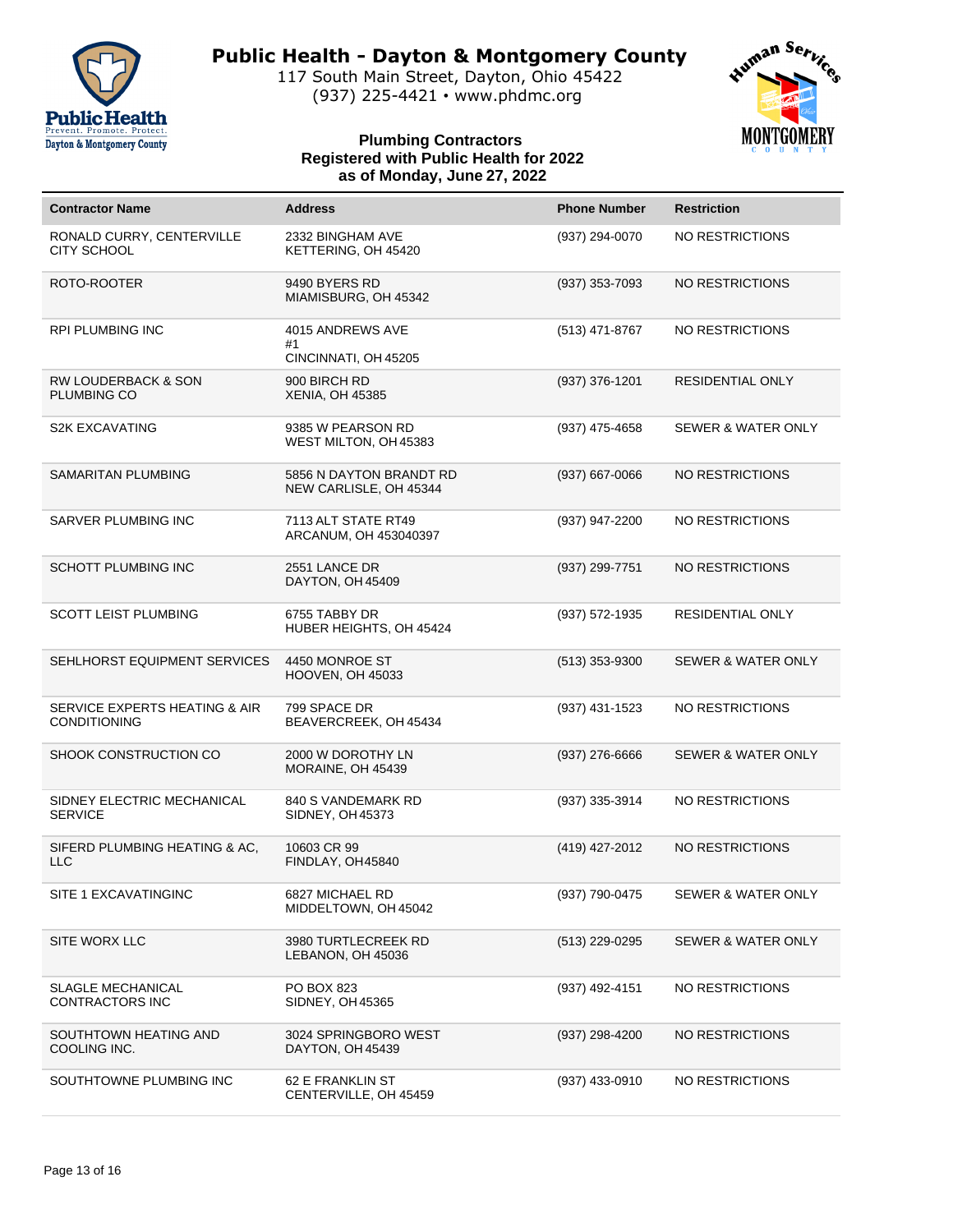

117 South Main Street, Dayton, Ohio 45422 (937) 225-4421 • www.phdmc.org



| <b>Contractor Name</b>                          | <b>Address</b>                                                   | <b>Phone Number</b> | <b>Restriction</b>            |
|-------------------------------------------------|------------------------------------------------------------------|---------------------|-------------------------------|
| SPARTAN PLUMBING LLC                            | 446 WINDSOR PARK DR<br>DAYTON, OH 45459                          | (937) 238-8620      | NO RESTRICTIONS               |
| STAHLHEBER EXCAVATING                           | 4205 HAMILTON EATON RD<br>HAMILTON, OH 45011                     | (513) 726-4446      | SEWER & WATER ONLY            |
| <b>STARCO INC</b>                               | PO BOX 170160<br>DAYTON, OH 454170160                            | (937) 461-2422      | NO RESTRICTIONS               |
| START 2 FINISH EXCAVATING                       | 5424 ENGLE RD<br>WEST ALEXANDRIA, OH 45381                       | $(937)$ 657-8662    | SEWER & WATER ONLY            |
| STEBBINS PLUMBING & HEATING                     | 621 E DIXIE DR<br>WEST CARROLLTON, OH 45449                      | (937) 859-4534      | NO RESTRICTIONS               |
| STEVE R RAUCH INC                               | 1550 SOLDIERS HOME W CARROLLTON<br><b>RD</b><br>DAYTON, OH 45418 | (937) 263-2676      | SEWER & WATER ONLY            |
| <b>STEVE'S PLUMBING SERVICE</b>                 | 6787 US 27 N<br>WILLIAMSBURG, IN 47393                           | (937) 456-3984      | NO RESTRICTIONS               |
| STILLWATER PLUMBING SYSTEMS<br><b>LLC</b>       | 9820 COVINGTON GETTYSBURG RD<br>COVINGTON, OH 45318              | (937) 875-0285      | NO RESTRICTIONS               |
| STOERMER PLUMBING                               | 1228 GLEN KEGLEY DR<br>XENIA, OH 45385                           | (937) 304-9900      | <b>RESIDENTIAL ONLY</b>       |
| SUMMERS OF DAYTON INC                           | 55 R COMPARK RD<br>CENTERVILLE, OH 45459                         | $(317)$ 253-4328    | NO RESTRICTIONS               |
| SWOOSH PLUMBING SERVICES LLC                    | 94 D WESTPARK<br>DAYTON, OH 45459                                | (937) 269-2908      | NO RESTRICTIONS               |
| T A O'NEAL & SONS LLC                           | 1944 AMY'S RIDGE CT<br>BEAVERCREEK, OH 45434                     | (937) 241-1901      | <b>SEWER &amp; WATER ONLY</b> |
| TC INTEGRITY PLUMBING LLC                       | <b>11867 BENNINGTON PIKE</b><br><b>VEVAY, IN47043</b>            | (513) 300-7395      | <b>RESIDENTIAL ONLY</b>       |
| TFP COLUMBUS LLC<br>dba 1TOM PLUMBER            | 5905 GREEN POINTE DR SOUTH SUITE A<br>GROVEPORT, OH 43125        | (614) 983-0128      | NO RESTRICTIONS               |
| THE ECOPLUMBERS                                 | 4770 HEMPSTEAD STATION DR<br>DAYTON, OH 45429                    | (614) 299-9903      | NO RESTRICTIONS               |
| THE NELSON STARK COMPANY                        | 7685 FIELDS ERTEL RD<br>CINCINNATI, OH 45241                     | $(513)$ 489-0866    | NO RESTRICTIONS               |
| THE WATERWORKS<br>dba ATHERTON PLUMBING DIVISON | 5888 EXECUTIVE BLVD<br>HUBER HEIGHTS, OH 45424                   | $(614) 584 - 2007$  | NO RESTRICTIONS               |
| THOMAS DAMRON                                   | 256 E GUNCKEL ST<br>GERMANTOWN, OH 45327                         | (937) 855-7959      | NO RESTRICTIONS               |
| THOMAS J DYER COMPANY                           | 5240 LESTER RD<br>CINCINNATI, OH 45213                           | $(513)$ 321-8100    | NO RESTRICTIONS               |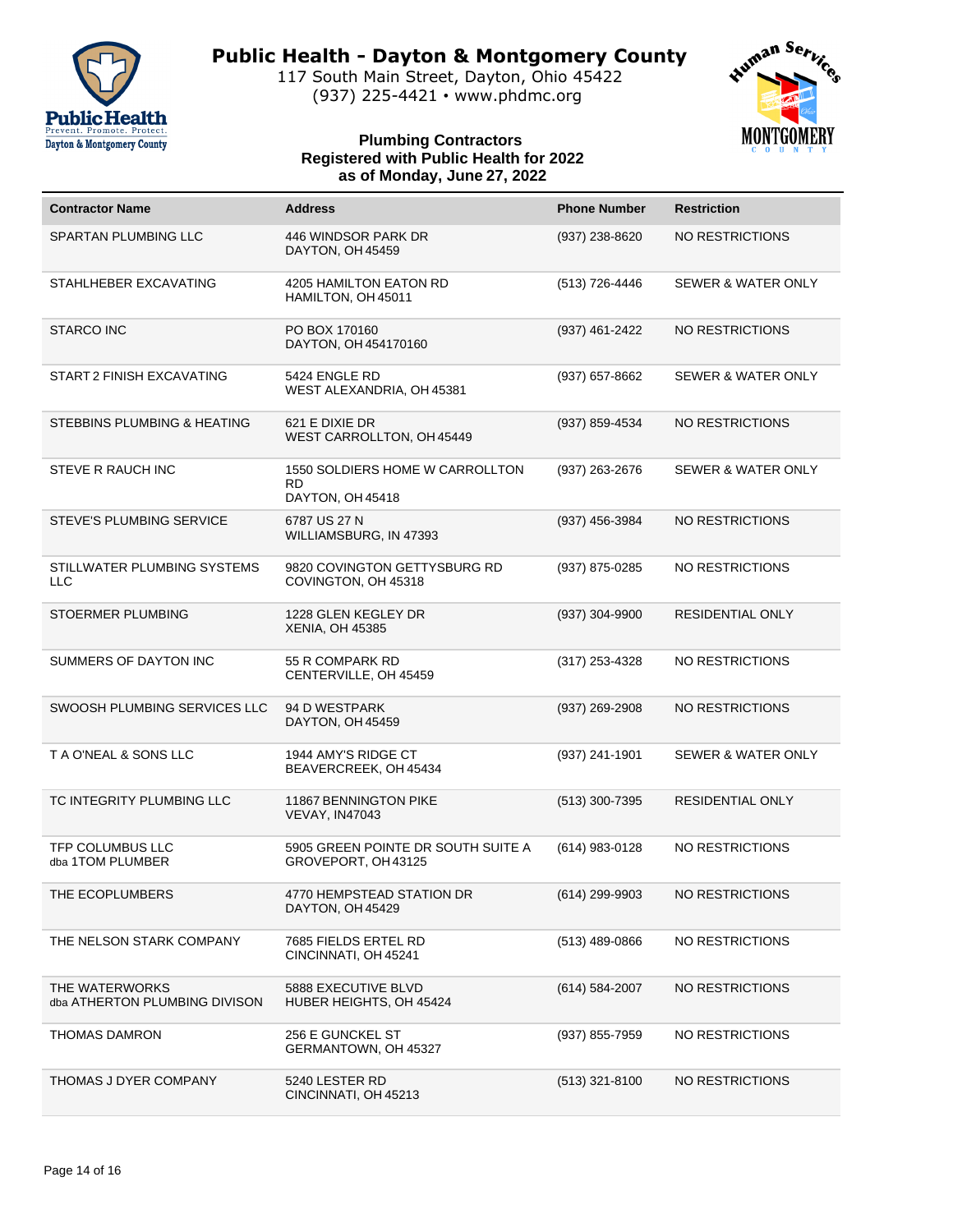

117 South Main Street, Dayton, Ohio 45422 (937) 225-4421 • www.phdmc.org



| <b>Contractor Name</b>                                                                                  | <b>Address</b>                                         | <b>Phone Number</b> | <b>Restriction</b>            |
|---------------------------------------------------------------------------------------------------------|--------------------------------------------------------|---------------------|-------------------------------|
| <b>TIGER PLUMBING INC</b>                                                                               | 10352 UPPER LEWISBURG SALEM RD<br>BROOKVILLE, OH 45309 | (937) 833-2916      | <b>RESIDENTIAL ONLY</b>       |
| TOM MELTON DBA MELTON<br><b>SERVICES</b>                                                                | P O BOX 152<br>JAMESTOWN, OH 45335                     | $(937)$ 668-1511    | RESIDENTIAL ONLY              |
| <b>TOWNSEND PLUMBING</b>                                                                                | 2128 CUBA RD<br>WILMINGTON, OH 45177                   | (937) 371-6969      | NO RESTRICTIONS               |
| TP MECHANICAL CONTRACTORS<br><b>INC</b>                                                                 | 2130 FRANKLIN RD<br>COLUMBUS, OH 43209                 | $(614)$ 253-8556    | NO RESTRICTIONS               |
| <b>TRANSFORM SR HOME</b><br><b>IMPROVEMENT PRODUCTS</b><br>dba SEARS HOME IMPROVEMENT<br><b>PRODUCT</b> | 1024 FLORIDA CENTRAL PARKWAY<br>LONGWOOD, FL 32750     | (765) 602-4774      | NO RESTRICTIONS               |
| <b>TRUST PLUMBING LLC</b>                                                                               | 501 WESTBROOK<br>BROOKVILLE, OH 45309                  | (937) 329-6534      | NO RESTRICTIONS               |
| TW ROY EXCAVATION INC                                                                                   | 9055 MORROW WOODVILLE RD<br>PLEASANT PLAIN, OH 45162   | (513) 877-2172      | <b>SEWER &amp; WATER ONLY</b> |
| UNIVERSAL CONSTRUCTION                                                                                  | <b>PO BOX 785</b><br>VERONA, OH 45378                  | (937) 884-7518      | RESIDENTIAL ONLY              |
| <b>VANDERWIST OF CINCINNATI INC</b>                                                                     | 7445 INDUSTRIAL ROW DR<br><b>MASON, OH 45040</b>       | $(513)$ 398-9533    | <b>SEWER &amp; WATER ONLY</b> |
| <b>WAIBEL ENERGY SYSTEM</b>                                                                             | 815 FALLS CREEK<br>VANDALIA, OH 45377                  | (937) 264-4343      | NO RESTRICTIONS               |
| <b>WAKER PLUMBING INC</b>                                                                               | 1770 E DAVID RD<br>KETTERING, OH 454401670             | (937) 434-2678      | NO RESTRICTIONS               |
| WAT-KEM MECHANICAL INC                                                                                  | 2755 S COUNTY RD 25A<br>TROY, OH 45373                 | (937) 573-3072      | NO RESTRICTIONS               |
| <b>WATERS PLUMBING</b>                                                                                  | <b>647 BLACKFOOT TRL</b><br>JAMESTOWN, OH 45335        | (937) 470-2760      | NO RESTRICTIONS               |
| <b>WATTS PLUMBING</b>                                                                                   | 509 SPORTS ST<br>FAIRBORN, OH 45324                    | (937) 318-9754      | NO RESTRICTIONS               |
| WCA GROUP LLC DBA THOMAS<br><b>GALRAITH</b>                                                             | 10640 E 59TH ST<br>INDIANAPOLIS, IN 46236              | $(513)$ 334-0161    | NO RESTRICTIONS               |
| WEINBERG PLUMBING INC                                                                                   | 2573 TRAVIS HILL DR<br>CARROLLTON, GA30116             | (770) 456-8490      | NO RESTRICTIONS               |
| WEINERT PLUMBING LLC                                                                                    | 7135 CARIBE PL<br>HUBER HEIGHTS, OH 45424              | (937) 903-7611      | NO RESTRICTIONS               |
| <b>WELLS PLUMBING</b>                                                                                   | 5178 ELBON RD<br>WAYNESVILLE, OH 45068                 | $(513)$ 292-1019    | NO RESTRICTIONS               |
| WHEELAND PLUMBING & DRAIN<br><b>SERVICE</b>                                                             | <b>1363 E MAIN ST</b><br><b>NEWARK, OH 43055</b>       | (740) 349-3069      | NO RESTRICTIONS               |